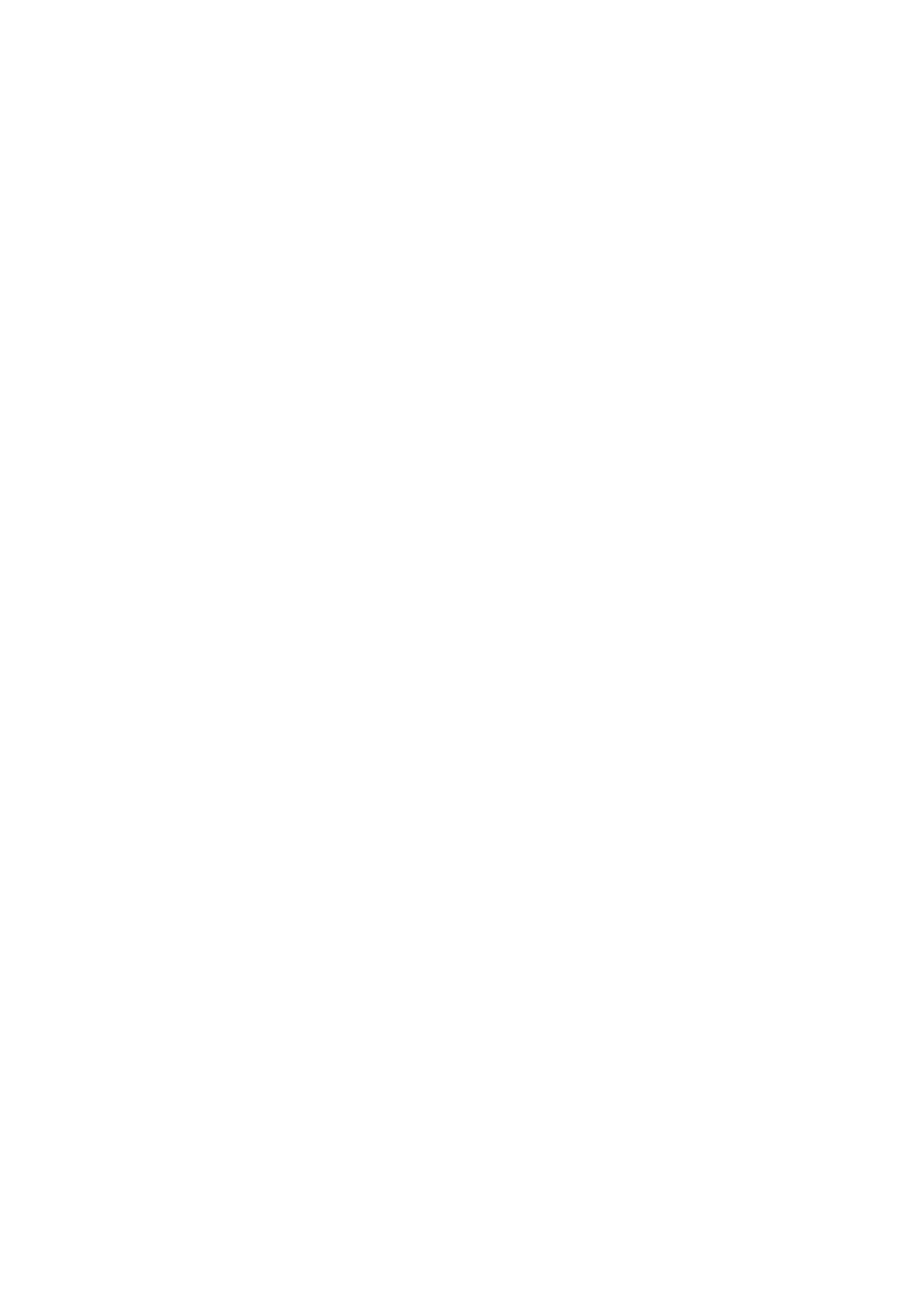# **Contents**

| Page No |
|---------|
|         |

| 1. | <b>INTRODUCTION</b>                                                                                                                                                           | $\mathbf 2$             |
|----|-------------------------------------------------------------------------------------------------------------------------------------------------------------------------------|-------------------------|
|    | 2. LDZ SYSTEM CHARGES                                                                                                                                                         | $\overline{\mathbf{4}}$ |
|    | 3. LDZ CUSTOMER CHARGES                                                                                                                                                       | 6                       |
| 4. | <b>OTHER CHARGES</b>                                                                                                                                                          | $\overline{7}$          |
|    | 5. EXAMPLES                                                                                                                                                                   | 8                       |
|    | <b>APPENDIX A</b>                                                                                                                                                             | 11                      |
|    | ESTIMATION OF PEAK DAILY LOAD FOR NON-DAILY METERED SUPPLY POINTS                                                                                                             | 11                      |
|    | <b>APPENDIX B</b>                                                                                                                                                             | 14                      |
|    | <b>BUSINESS RULES FOR INTERRUPTIBLE SUPPLY POINTS</b>                                                                                                                         | 14                      |
|    | <b>APPENDIX C</b>                                                                                                                                                             | 17                      |
|    | APPLICATION OF TRANSPORTATION CHARGING METHODOLOGY<br>1.<br><b>INTRODUCTION</b><br><b>PRICE CONTROL FORMULAE</b><br>2.<br>3.<br><b>OBJECTIVES OF THE CHARGING METHODOLOGY</b> | 17<br>17<br>17<br>17    |
|    | <b>STRUCTURE OF CHARGES</b><br>4.                                                                                                                                             | 18                      |
|    | <b>LDZ SYSTEM CHARGING METHODOLOGY</b><br>5 <sub>1</sub>                                                                                                                      | 19                      |
|    | LDZ CUSTOMER AND OTHER CHARGES METHODOLOGY<br>6.                                                                                                                              | 23                      |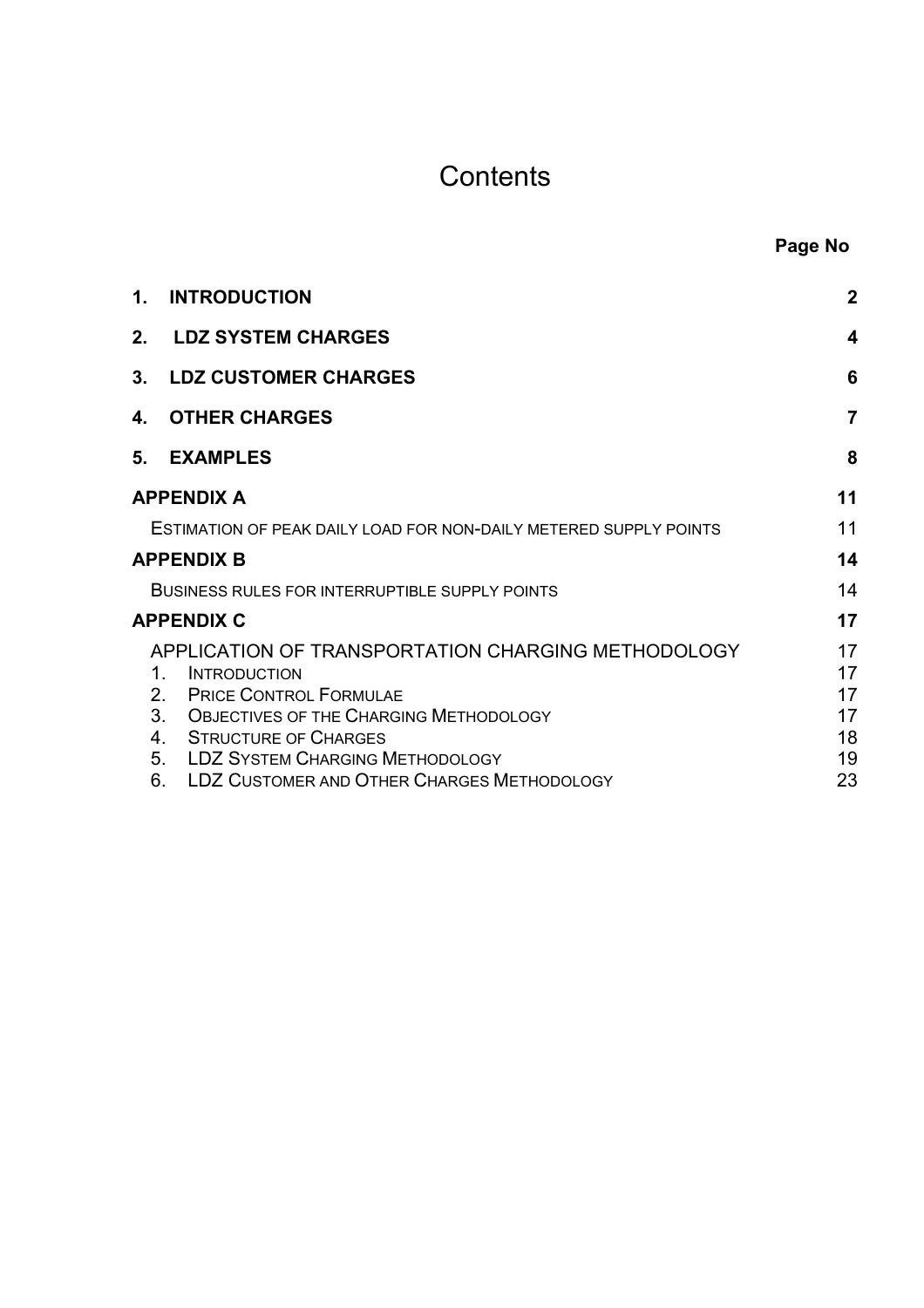# **1. Introduction**

This publication sets out the LDZ transportation charges which apply from 1 October 2005 for the use of London Network, as required by Standard Special Condition A4 of the Gas Transporter Licence. This document does not override or vary any of the statutory, licence or Network Code obligations.

For more information on the charges set out below, contact the transporter's Pricing team on **01926 655834.**

#### **1.1 Network Code**

The Network Code is supported by an integrated set of computer systems called UK Link. The charges and formulae in this booklet will be used in the calculation of charges within UK Link, which are definitive for billing purposes.

There are a number of areas of the Network Code that impact upon the cost to shippers of using the transportation network, such as imbalance charges, scheduling charges, capacity over-runs and ratchets, top-up neutrality charges and contractual liability. Reference should be made to the Network Code – as modified from time to time – for details of such charges and liabilities.

#### **1.2 Units**

Commodity charges are expressed and billed in pence per kilowatt hour (kWh).

Capacity charges are expressed and billed in pence per peak day kilowatt hour per day.

 Fixed charges are expressed and billed in pence per day.

#### **1.3 Invoicing**

xoserve produce and issue the invoices that are derived from the transportation charges shown within this publication. To clarify this link between charging and invoicing, charge codes and invoice names are included in the tables.

For more information on invoicing, please contact xoserve, the Invoicing Service Provider, via email at **xo\_css\_billing@xoserve.com.**

#### **1.4 The distribution transportation price control formula**

Transportation charges are derived in relation to a price control formula which is set by Ofgem, the gas and electricity market regulator for the transportation of gas. This formula dictates the maximum revenue that can be earned from the transportation of gas. Should more or less than the maximum permitted revenue be earned in any formula year, then a compensating adjustment is made in the following year.

Distribution revenue recovery is split between LDZ system charges and customer charges. The relative level of these charges is based on the relative level of costs allocated to these areas of activity.

#### **1.5 Firm transportation**

Firm distribution transportation charges comprise LDZ capacity and commodity charges plus customer charges.

#### **1.6 Interruptible transportation**

Interruptible transportation is available for supply points with Annual Quantities (AQs) of over 5,860 MWh per annum.

For supply points which have been nominated by a shipper as interruptible, the shipper will not pay the capacity element of the LDZ standard charge. The commodity element of the LDZ standard charge or, alternatively the optional LDZ charge if appropriate, will continue to apply. Where the transporter nominates a supply point to be interrupted for more than 15 days in a particular year (measured from 1 April to 31 March) there is a transportation charge credit. For each day of interruption over 15 days, a transportation charge credit, equivalent to 1/15 of the annual LDZ standard capacity charge avoided by having interruptible rather than firm transportation is payable to the shipper. The transporter has the right to interrupt these supply points for up to 45 days each year. Appendix B details the business rules for interruptible supply points.

To help the transporter run the network safely and securely, the Network Code defines two special types of interruptible supply points. These are Network Sensitive Load (NSL) and Transporter Nominated Interruptible (TNI).

NSLs are supply points where specific interruption may be required to maintain the supply of gas to firm supply points in the same area.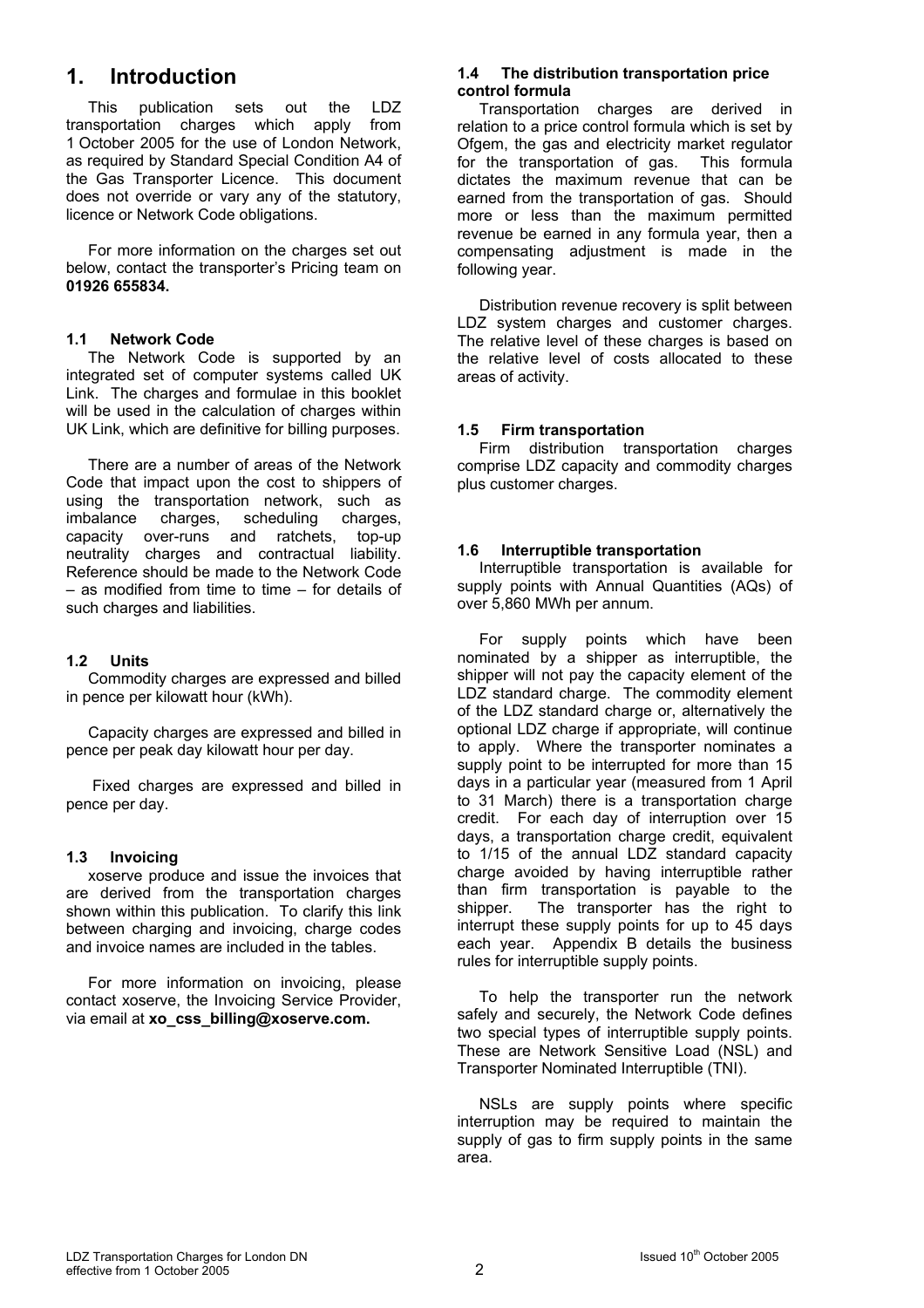TNIs are supply points where the transporter reserves the right to interrupt for more than 45 days each year.

A number of services related to interruptible supply points are offered:

- Allocation arrangements allow more than one shipper / supplier to supply interruptible gas to sites with AQs in excess of 58,600 MWh per annum. This flexibility of supplier enables the end user to make greater use of the competitive market and allows for alternative provision of gas during commercial interruption. Further details of this service are given in Section 4.2.

- The Partial Interruption service is designed to allow shippers to reduce offtake rates at supply points (to predetermined levels agreed between the shipper and the end user) where capacity exists, so that the site remains on a part-load, where otherwise it would have been fully interrupted.

- The Interruptible Supply Point Firm Allowance (IFA) is available to all interruptible supply points. It allows a quaranteed supply of 14,600 kWh per day (this figure can be higher if the capacity is available), where this allowance is subject to normal firm transportation charges. This enables end users to maintain their critical processes when their supply is interrupted.

- Transfer of Firm Offtake Capability. This allows a shipper to release capacity allocated to a firm supply point in order to meet the requirements of an interruptible supply point during an interruption notice. This is subject to system constraints and other eligibility criteria.

Details of all the above interruption services are available from gas suppliers / shippers or from the transporter on **01455 893147.**

#### **1.7 Theft of gas**

The licensing regime places incentives on transporters, shippers and suppliers to take action in respect of suspected theft of gas. Certain costs associated with individual cases of theft are recovered through transportation charges with the transporter remaining cash neutral in the process.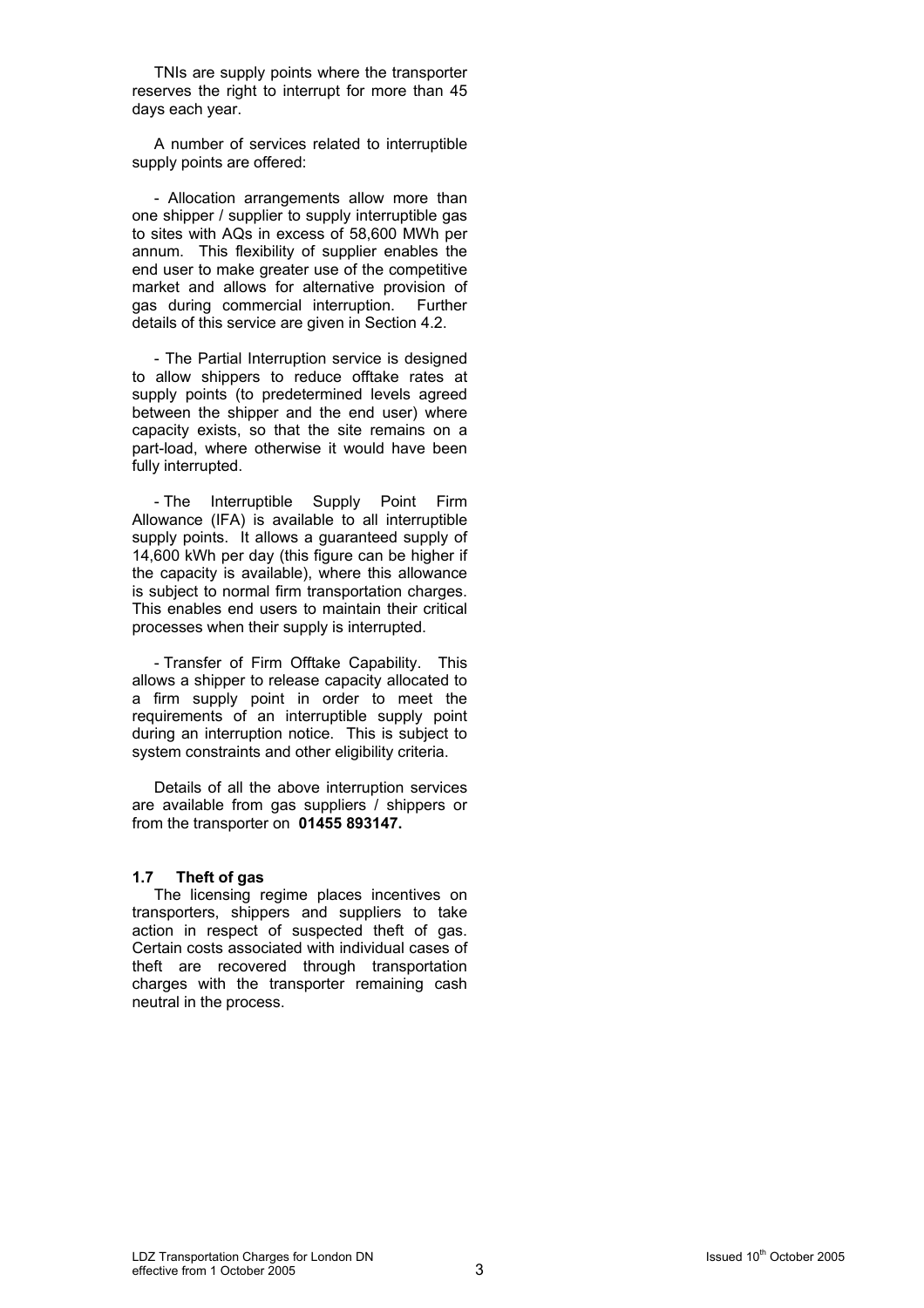# **2. LDZ System charges**

The standard LDZ system charges comprise capacity and commodity charges, with separate functions for directly connected supply points and for Connected System Exit Points (CSEPs).

Where LDZ charges are based on functions, these functions use Supply Point Offtake Quantity (SOQ) in the determination of the charges. At daily metered (DM) firm supply points the SOQ is the registered supply point capacity. For non-daily metered (NDM) supply points, the SOQ is calculated using the supply point End User Category (EUC) and the appropriate load factor. Details of EUCs and load factors are shown in Appendix A of this document.

For interruptible supply points the rule set out in Section B 4.6.5 (Bottom-stop supply point capacity) of the Network Code applies in the determination of the LDZ charges.

#### **2.1 Directly Connected Supply Points**

 The unit charges and charging functions used to calculate charges to directly connected supply points are set out in Table 2.1 below.

#### **Table 2.1 Directly connected supply points**

| <b>Invoice</b>       | <b>Charge Code</b> |
|----------------------|--------------------|
| <b>LDZ Capacity</b>  | 7CA                |
| <b>LDZ Commodity</b> | 7CO                |

|                                 | Capacity                          | <b>Commodity</b>       |
|---------------------------------|-----------------------------------|------------------------|
|                                 | pence per peak day kWh per<br>day | pence per kWh          |
| Up to 73,200 kWh per annum      | 0.0504                            | 0.1344                 |
| 73,200 to 732,000 kWh per annum | 0.0467                            | 0.1244                 |
| 732,000 kWh per annum and above | 0.2214 x SOQ ^ -0.1806            | 0.7715 x SOQ ^ -0.2121 |
| Subject to a minimum rate of    | 0.0050                            | 0.0117                 |
| Minimum reached at SOQ of       | 1,303,808,475 kWh                 | 377,442,557 kWh        |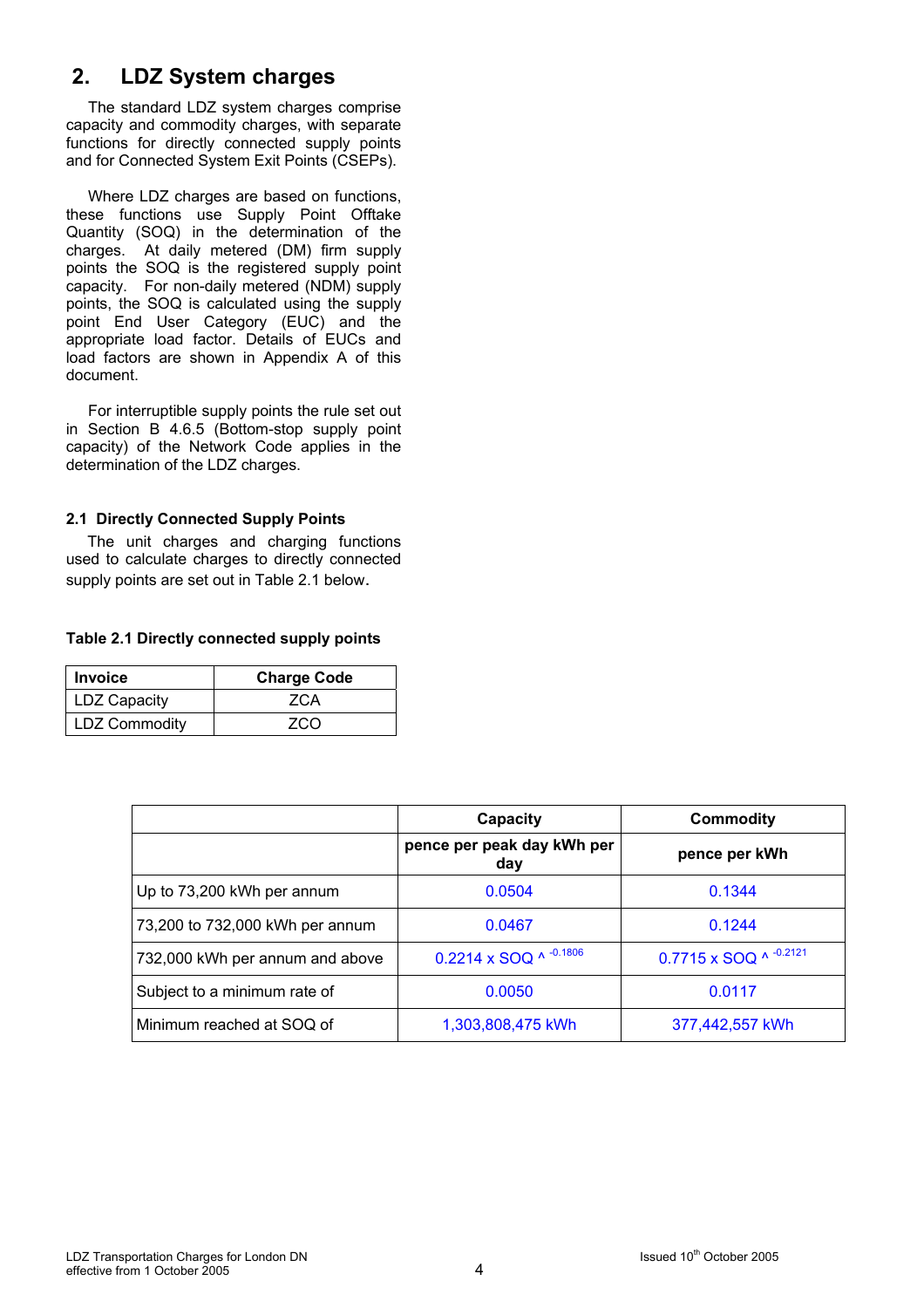#### **2.2 Connected Systems**

A separate charging function for transportation to Connected System Exit Points (CSEPs) was introduced from 1 October 2000. This function reflects the view that transportation to CSEP loads typically makes less use of the LDZ system than to other similar-sized loads. In the calculation of LDZ charges payable, the unit commodity and capacity charges are based on the supply point capacity equal to the CSEP peak day load for the completed development irrespective of the actual stage of development. The SOQ used is therefore the estimated SOQ for the completed development as provided in the appropriate Network Exit Agreement (NExA). For any particular CSEP, each shipper will pay identical LDZ unit charges regardless of the proportion of gas shipped. Reference needs to be made to the relevant NExA or CSEP ancillary agreement to determine the completed supply point capacity.

| Invoice | <b>Charge Code</b> |
|---------|--------------------|
| ADC     | 891                |
| ADC     | 893                |

|  | <b>Table 2.2 Connected Systems</b> |  |
|--|------------------------------------|--|
|--|------------------------------------|--|

|                                 | Capacity                     | <b>Commodity</b>       |
|---------------------------------|------------------------------|------------------------|
|                                 | pence per peak day kWh per   | pence per kWh          |
| Up to 73,200 kWh per annum      | 0.0504                       | 0.1344                 |
| 73,200 to 732,000 kWh per annum | 0.0467                       | 0.1244                 |
| 732,000 kWh per annum and above | 0.2342 x SOQ $\land$ -0.1939 | 0.7363 x SOQ ^ -0.2131 |
| Subject to a minimum rate of    | 0.0050                       | 0.0117                 |
| Minimum reached at SOQ of       | 412,922,377 kWh              | 276,331,863 kWh        |

#### **2.3 Optional LDZ Charge**

The optional LDZ tariff is available, as a single charge, as an alternative to the standard LDZ system charges. This tariff may be attractive to large loads located close to the NTS. The rationale for the optional tariff is that, for large LDZ loads located close to the NTS or for potential new LDZ loads in a similar situation, the standard tariff can appear to give perverse economic incentives for the construction of new pipelines when LDZ connections are already available. This could result in an inefficient outcome for all system users.

The charge is calculated using the function below:

| <b>Invoice</b>                                          | <b>Charge Code</b> |  |
|---------------------------------------------------------|--------------------|--|
| ADU                                                     | 881                |  |
| Pence per peak day kWh per day                          |                    |  |
| 902 x $[(SOQ)^{4.0.834}]$ x D + 772 x $(SOQ)^{4.0.717}$ |                    |  |

where: (SOQ) is the Registered Supply Point Capacity, or other appropriate measure, in kWh per day and D is the direct distance, in km, from the site boundary to the nearest point on the NTS. Note that  $\wedge$  means "to the power of ..."

Further information on the optional LDZ tariff can be obtained from the transporter's Pricing team on **01926 655834**.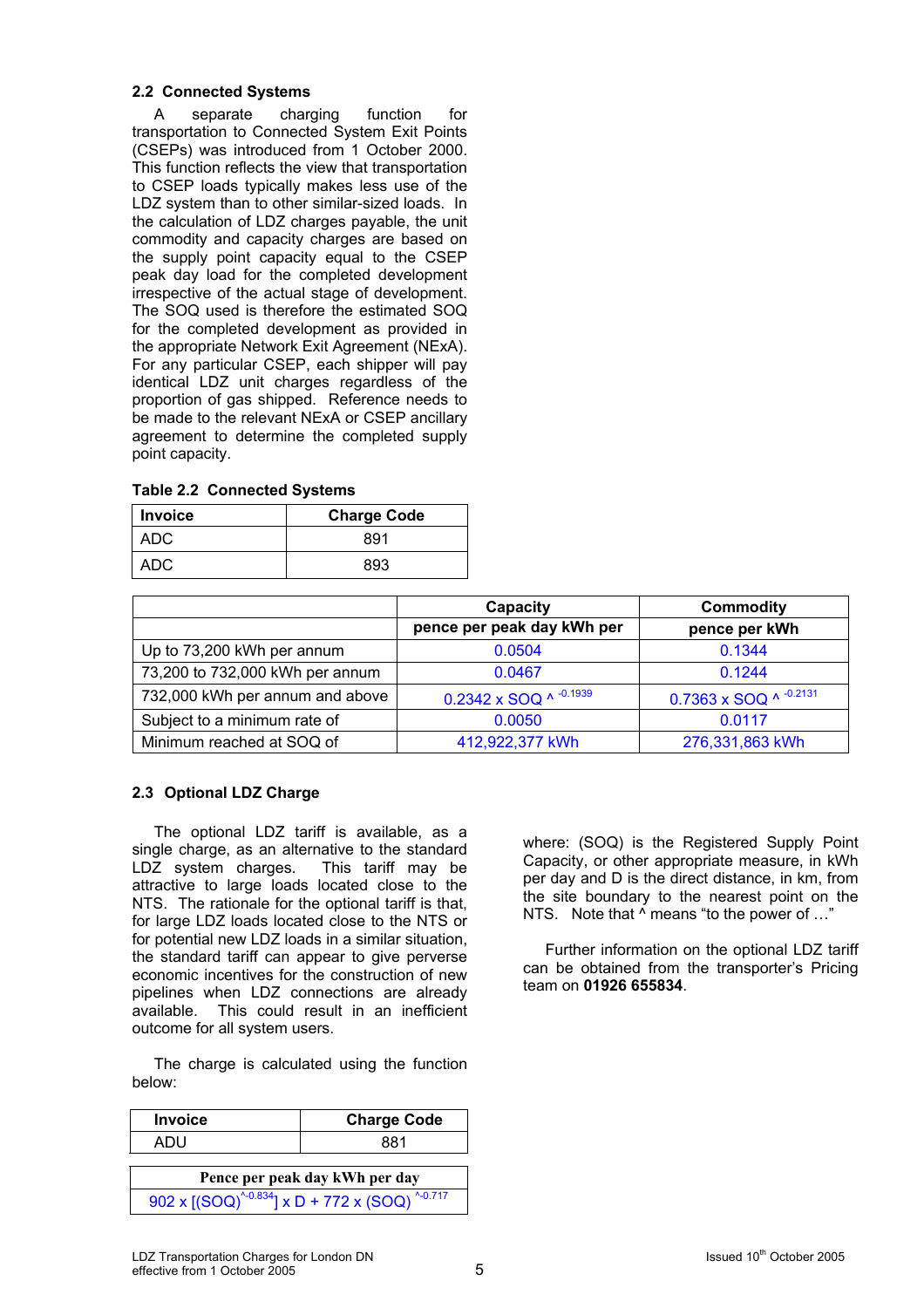# **3. LDZ Customer Charges**

For supply points with an AQ of less than 73,200 kWh per annum, the customer charge is a commodity charge.

For supply points with an AQ between 73,200 and 732,000 kWh per annum, the customer charge is made up of a fixed charge which depends on the frequency of meter reading, plus a capacity charge based on the registered supply point capacity (SOQ).

For supply points with an AQ of over 732,000 kWh per annum, the customer charge is based on a function related to the registered supply point capacity (SOQ).

#### **Table 3 LDZ Customer charges**

**Up to 73,200 kWh per annum** 

| <b>Invoice</b>   | <b>Charge Code</b> |
|------------------|--------------------|
| Commodity        | cco                |
|                  |                    |
|                  | pence per kWh      |
| Commodity charge | 0.1497             |

#### **73,200 kWh up to 732,000 kWh per annum**

| <b>Invoice</b>                    | <b>Charge Code</b> |
|-----------------------------------|--------------------|
| LDZ capacity                      | C.FI               |
|                                   |                    |
| Fixed charge                      | pence per day      |
| Non-monthly read<br>supply points | 15.7797            |
| Monthly read supply<br>points     | 16.8018            |

| <b>Invoice</b>      | <b>Charge Code</b>             |
|---------------------|--------------------------------|
| <b>LDZ Capacity</b> | CCA                            |
|                     |                                |
|                     | Pence per peak day kWh per day |
| Capacity charge     | 0.0018                         |

#### **732,000 kWh per annum and above**

| <b>Invoice</b>      | <b>Charge Code</b>             |
|---------------------|--------------------------------|
| <b>LDZ Capacity</b> | CCA                            |
|                     |                                |
|                     | Pence per peak day kWh per day |
| Charging function   | 0.0383 x SOQ ^ $-0.2100$       |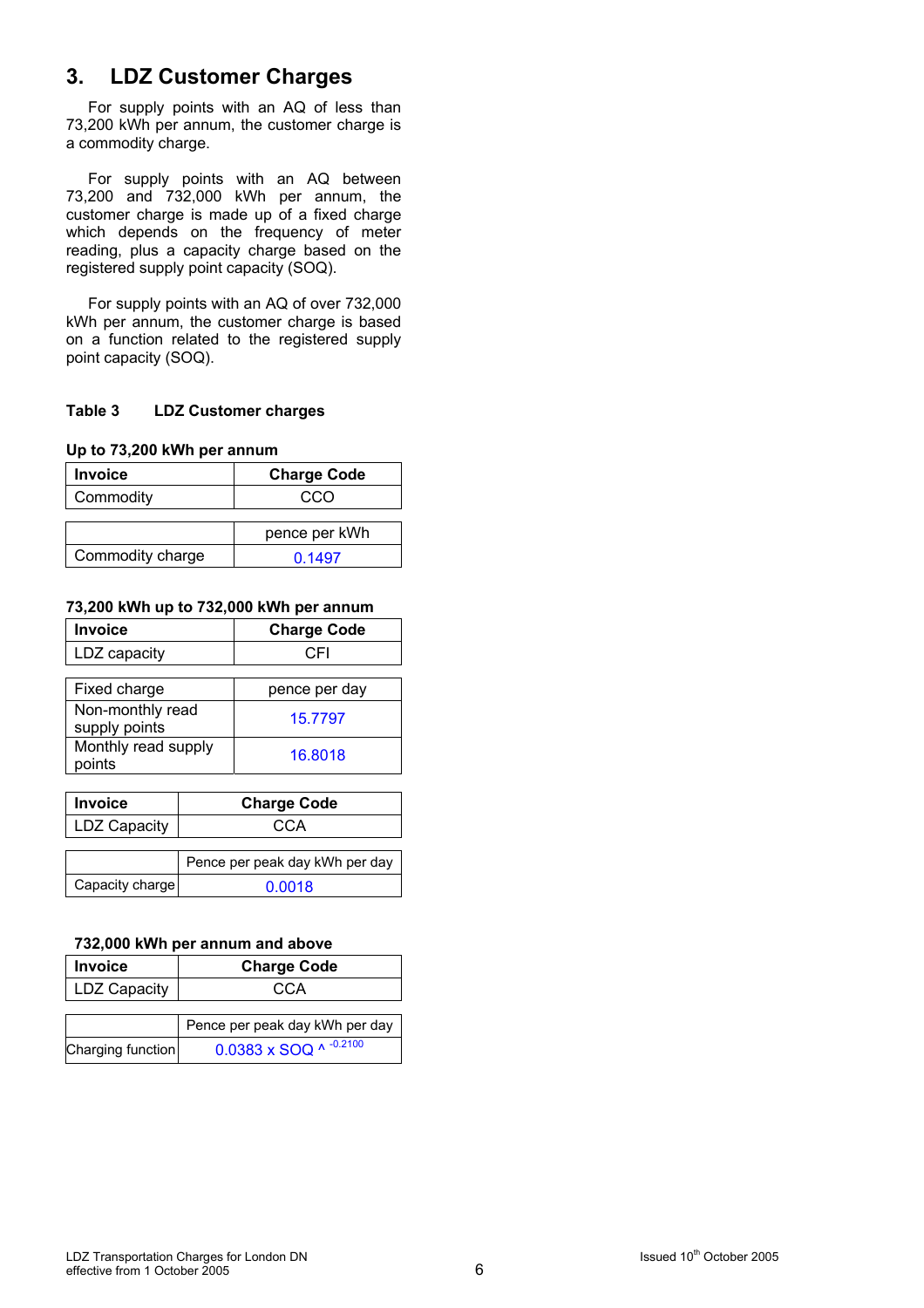# **4. Other Charges**

Other Charges include administration charges at Connected System Exit Points, Shared Supply Meter Points and Must Reads.

#### **4.1 Connected System Exit Points**

A CSEP is a system point comprising one or more individual exit points which are not supply meter points. This includes connections to a pipeline system within the DN operated by another Gas Transporter.

The calculation of LDZ charges payable for shipping to CSEPs is explained in section 2.2.

There is no customer charge payable for connected systems, however separate administration processes are required to manage the daily operations and invoicing associated with CSEPs, for which an administration charge is made.

The administration charge which applies to CSEPs containing NDM and DM sites is:

#### **CSEP administration charge**

| Charge per supply | 0.3288 pence per day        |
|-------------------|-----------------------------|
| point             | $(E1.20 \text{ per annum})$ |

The invoice and charge codes are:

|          | <b>Invoice</b> | <b>Charge Code</b> |
|----------|----------------|--------------------|
| DM CSEP  | ADU            | 883                |
| NDM CSEP | ADC            | 894                |

#### **4.2 Shared supply meter point allocation arrangements**

An allocation service is offered for daily metered supply points with AQs of more than 58,600 MWh per annum. This allows up to four (six for VLDMCs) shippers / suppliers to supply gas through a shared supply meter point.

The allocation of daily gas flows between the shippers / suppliers can be done either by an appointed agent or by the transporter.

The administration charges which relate to these arrangements are shown below. Individual charges depend on the type of allocation service nominated and whether the site is telemetered or non-telemetered.

The charges are (expressed as £ per shipper per supply point):

| <b>Invoice</b> | <b>Charge Code</b> |
|----------------|--------------------|
|                |                    |

#### **Agent Service**

|                                    | Telemetered | Non-telemetered |
|------------------------------------|-------------|-----------------|
| Set-up charge                      | £107.00     | £183.00         |
| Shipper-shipper<br>transfer charge | £126.00     | £210.00         |
| Daily charge                       | £2.55       | £2.96           |

#### **Transporter Service**

|                                    | <b>Telemetered</b> | Non-telemetered |
|------------------------------------|--------------------|-----------------|
| Set-up charge                      | £107.00            | £202.00         |
| Shipper-shipper<br>transfer charge | £126.00            | £210.00         |
| Daily charge                       | £2.55              | £3.05           |

#### **4.3 Must Reads**

If a shipper is unable to provide meter readings in compliance with the Network Code, the transporter may initiate processes to obtain a meter read, referred to as a 'must read'. A charge will be made for each must read and will depend on the number of meters at a supply point requiring a must read at the same time. If there is one meter at the supply point, the charge will be £40, for two meters the charge will be £60 and for three or more meters the charge will be £80. These charges are based on the typical cost of such reads which may include multiple visits to the site and obtaining and executing a warrant of entry.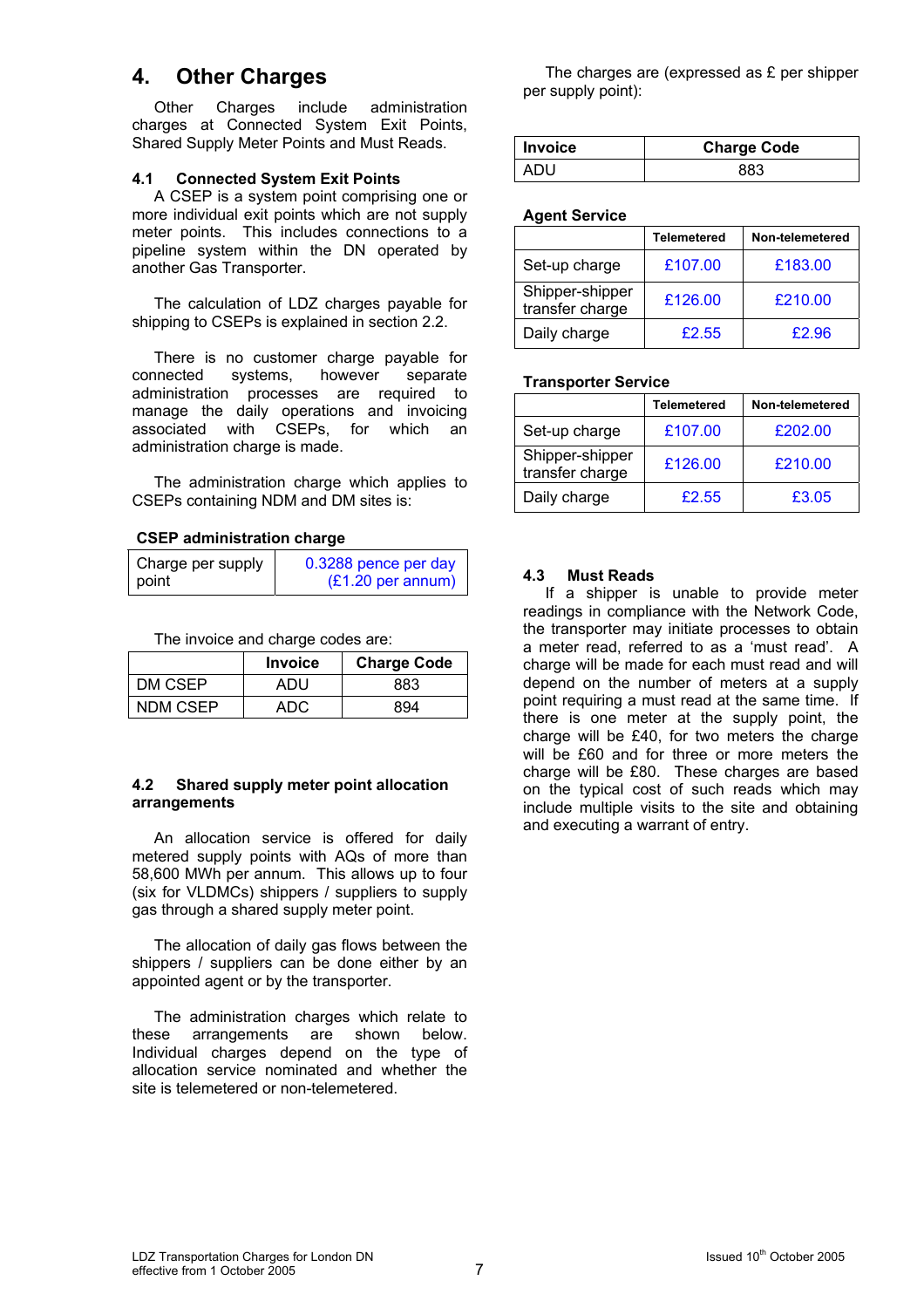# **5. Examples**

#### **Notes**

- 1. Charges produced by UK Link are definitive for charging purposes. Calculations below are subject to rounding and should be regarded as purely illustrative.
- 2. The examples provided refer to a customer in Twickenham, London DN and NT LDZ.

#### **Example 1**

A shipper has a daily metered customer with an annual consumption **(AQ)** of **20,000,000** kWh and a registered supply point capacity **(SOQ)**, booked directly by the shipper of **100,000** kWh per day.

# **Process Calculations Used**



Unit Charge: Dividing by the annual load of 20,000,000 kWh gives a unit charge of 0.1239 pence per kWh. If the above example was an interruptible load, LDZ capacity charges would not be levied. This would reduce the total charge for a shipper nominated interruptible load by £10,110.50 to a new total of £14,661.00. For each additional day of interruption over 15 days, the Distribution Transportation Charge Credit would be £674.03 per day.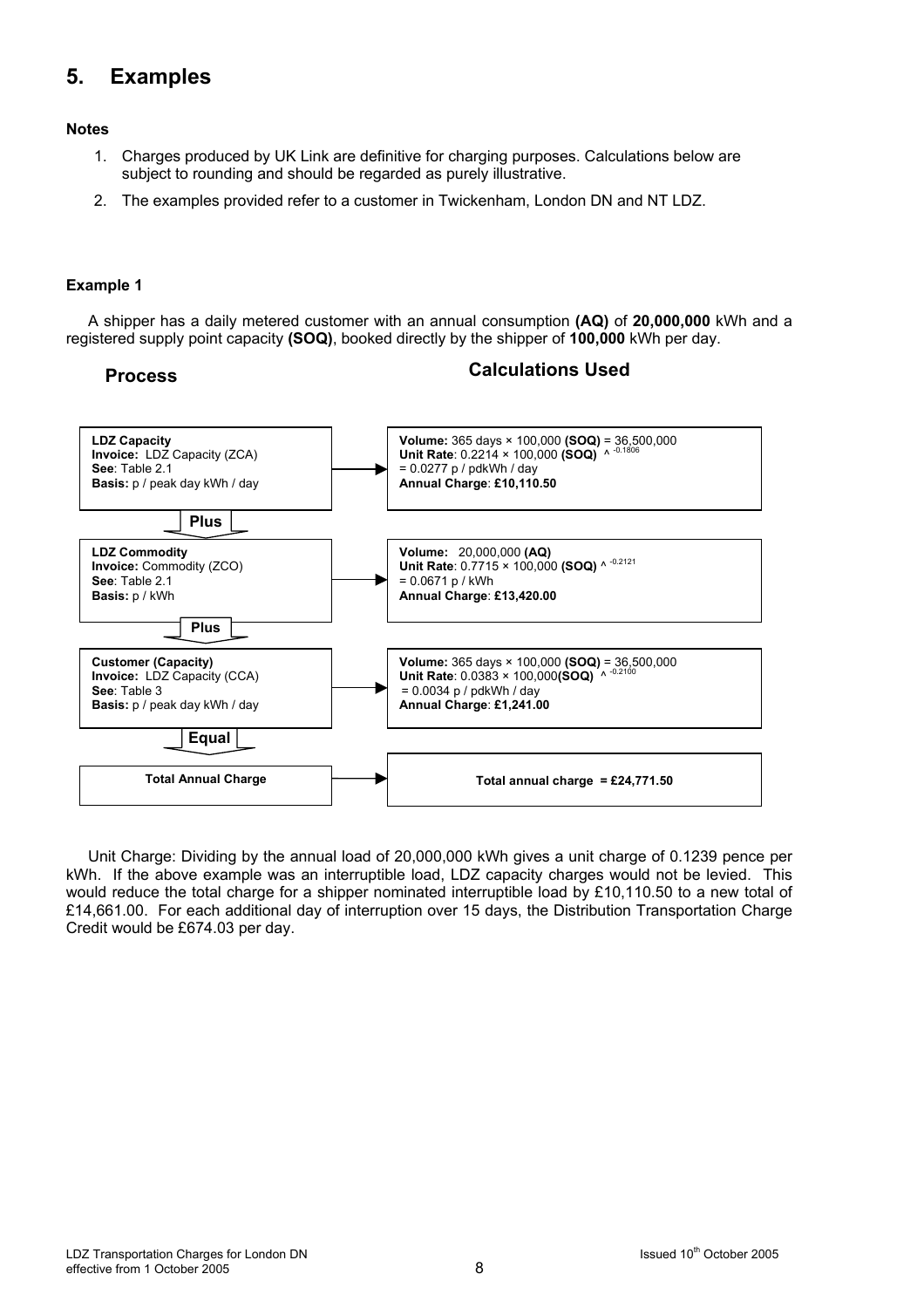#### **Example 2**

A shipper has a domestic customer in Twickenham (**NT LDZ**). Suppose the load has an **AQ** of **20,000** kWh per annum. Using the definition of end user categories table in Appendix A, this annual load places the end user in category E0501B. Using the appropriate small NDM supply points table of load factors, it can be seen that the load factor for such a site in the NT LDZ is 32.8%. The peak daily load **(SOQ)** is therefore  $20,000 \div (365 \times 0.328) = 167$  kWh.

**Process Calculations Used** 



Unit Charge: Dividing by the annual load of 20,000 kWh gives a unit charge of 0.4377 pence per kWh.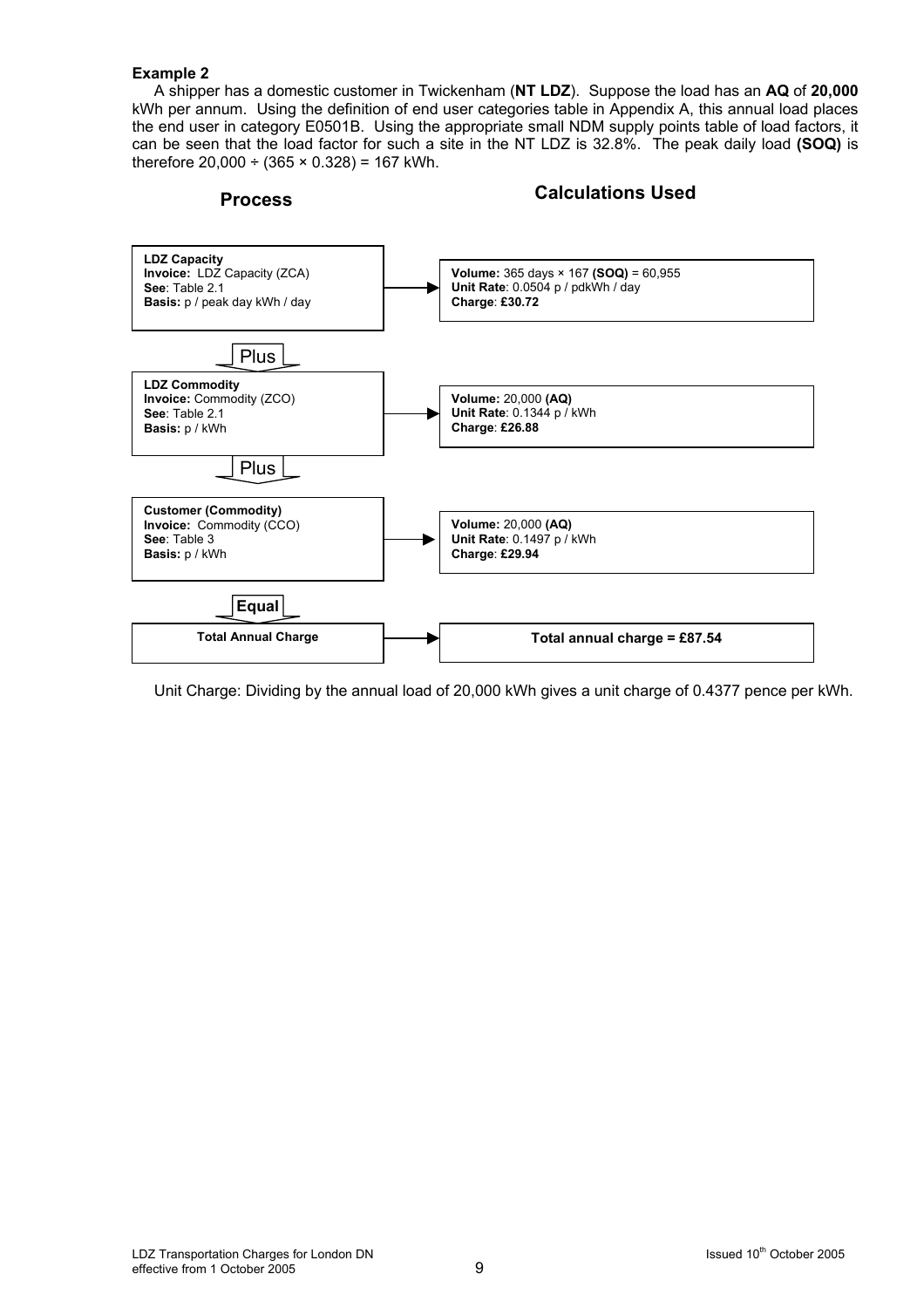#### **Example 3**

Suppose that instead of supplying just one domestic customer (as in Example 2) the shipper actually supplies a connected system presently comprising 100 domestic customers and the completed connected system will comprise 150 domestic premises. Suppose that each of these premises has the same AQ of 20,000 kWh per annum.

| Prevailing AQ (pre AQ)   | 100 houses $\times$ 20,000 (AQ) =<br>2,000,000 kWh  |
|--------------------------|-----------------------------------------------------|
| Maximum AQ (max AQ)      | 150 houses $\times$ 20,000 (AQ) =<br>3,000,000 kWh  |
| Prevailing SOQ (pre SOQ) | $2,000,000 \div (365 \times 0.328) =$<br>16,706 kWh |
| Maximum SOQ (max SOQ)    | $3,000,000 \div (365 \times 0.328) =$<br>25,058 kWh |

Note that the prevailing annual and peak day loads of the connected system in effect would change over the year however, for simplicity, these have been assumed as constant in this example.



Unit Charge: Dividing by the annual load of 2,000,000 kWh gives a unit charge of 0.1913 pence per kWh.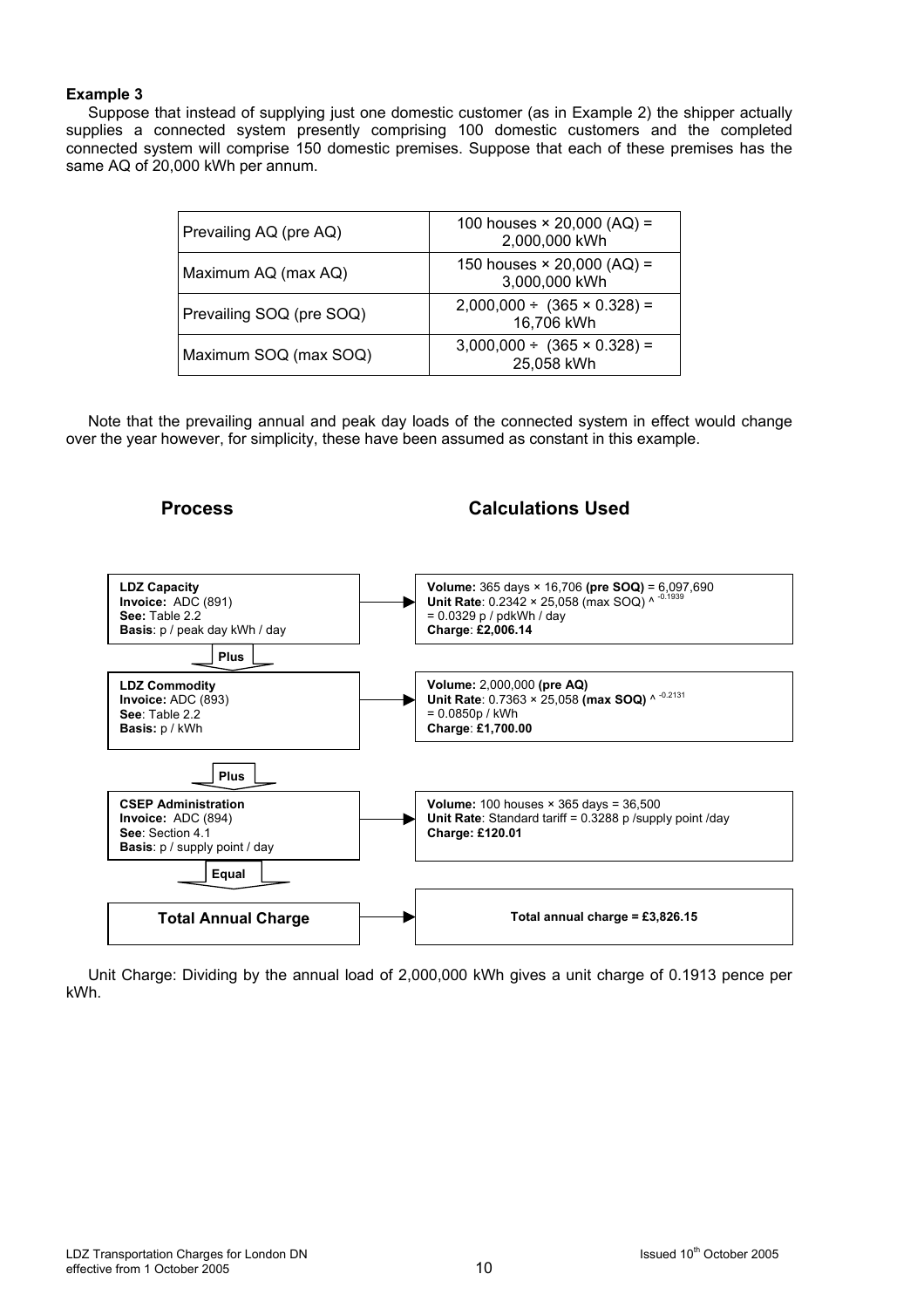# **Appendix A**

### **Estimation of peak daily load for nondaily metered supply points**

For non-daily metered (NDM) supply points, the peak daily load is estimated using a set of End User Categories (EUCs). Each NDM supply point is allocated to an EUC. In each LDZ each EUC has an associated load factor. as listed in Tables A.2 and A.3. The data in these tables applies for the gas year 1 October 2005 to 30 September 2006.

In the tables 'XX' refers to the LDZ Code (e.g. NT).

These EUCs depend upon the annual quantity (AQ) of the supply point and, in the case of monthly read sites, the ratio of winter to annual consumption where available.

#### **Monthly read sites**

It is mandatory for supply points with an annual consumption greater than 293 MWh to be monthly read, however, at the shipper's request, sites below this consumption may also be classified as monthly read.

For monthly read sites where the relevant meter reading history is available, the winter: annual ratio is the consumption from December to March divided by the annual quantity. If the required meter reading information is not available, the supply point is allocated to an EUC simply on the basis of its annual quantity.

The peak load for an NDM supply point may then be calculated as:

$$
\frac{AQ \times 100}{365 \times LoadFactor}
$$

#### **Example**

For a supply point in NT LDZ with an annual consumption of 1,000 MWh per annum.

Assume consumption December to March inclusive is 540 MWh.

Winter: annual ratio =  $540 \div 1000 = 0.54$ 

For a site with an annual consumption of 1,000 MWh, a ratio of 0.54 falls within winter: annual ratio band W03 and the site is thus within End User Category NT:E0504W03.

For a site in this category, the load factor is 31.0% and the peak daily load is therefore

$$
\frac{1000 \times 100}{365 \times 31.0}
$$
 = 8.84 MWh

If the required meter reading information is not available to calculate the winter: annual ratio, the supply point is allocated to an EUC simply on the basis of its annual quantity, in this case NT:E0504B.

For a site in this category, the load factor is 36.2% and the peak daily load is therefore

$$
\frac{1000 \times 100}{365 \times 36.2} = 7.57
$$
 MWh

#### **Six monthly read sites**

In the case of six monthly read sites, the supply point is allocated to an EUC simply on the basis of its annual quantity.

#### **Example**

For a supply point in NT LDZ with an annual consumption of 200 MWh per annum, the EUC will be NT:E0502B.

For a site in this category, the load factor is 34.3% and the peak daily load is therefore

$$
\frac{200 \times 100}{365 \times 34.3}
$$
 = 1.60 MWh

#### **Notes**

The term LDZ is applied in the context of its usage with reference to the Network Code daily balancing regime.

For supply points whose consumption is over 73,200 kWh and which include one or more NDM supply meter points, an end user category code can be found in the supply point offer generated by UK Link. This code may be correlated with the end user category code shown in Table A.1 by means of a lookup table issued separately to shippers. Copies are available from the xoserve Supply Point Administration Management team on **0121 713 5501.**

#### **Daily metered supply points**

The SOQ of daily metered sites is known and hence no load factor is required.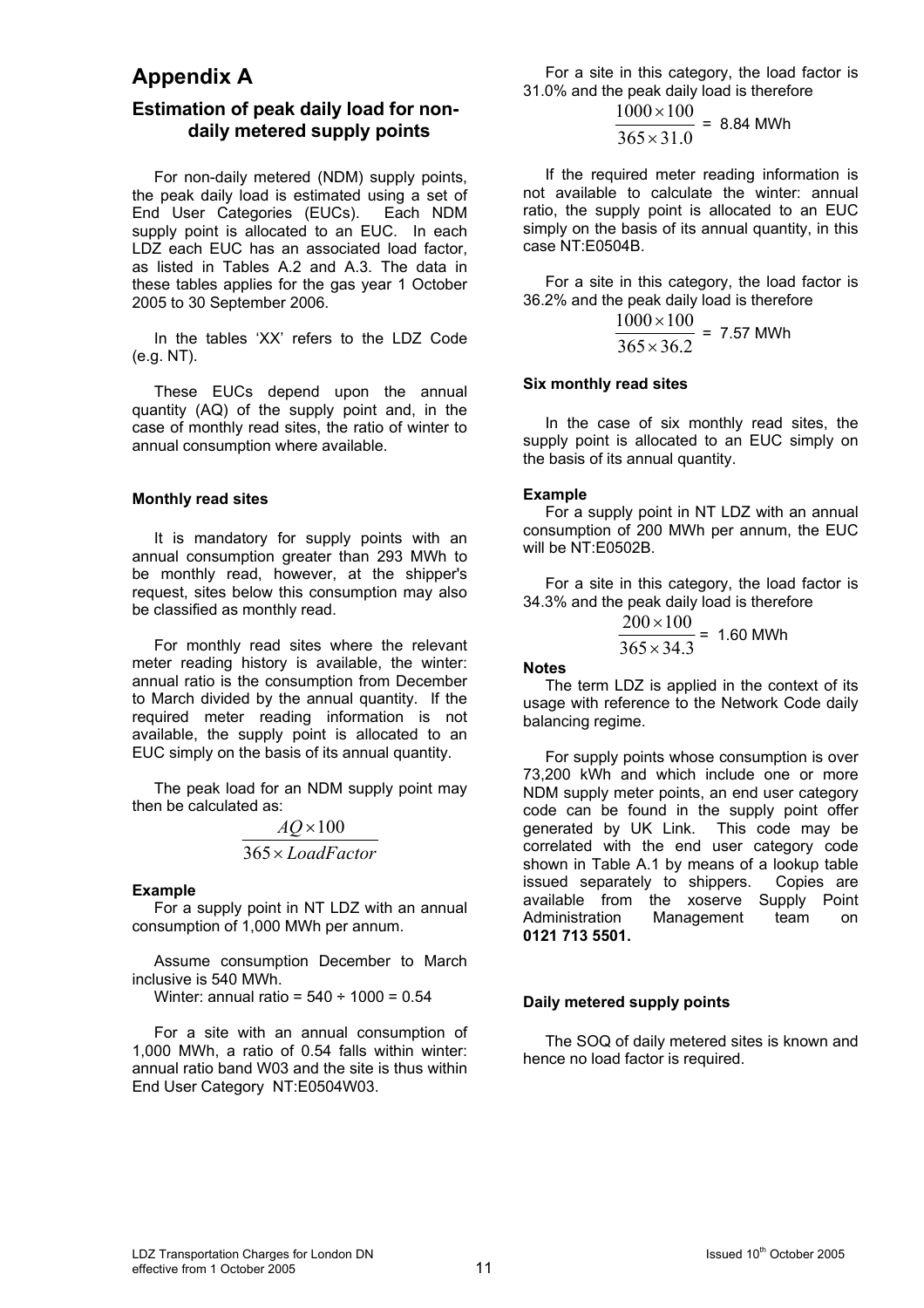Supply points with annual consumptions greater than 58,600 MWh should be daily metered. However, a handful of sites remain as non-daily metered as a result of difficulties installing the daily read equipment. In such cases the end user category code XX:E0509B is used.

Firm supply points with an AQ above 73.2 MWh pa may, at the shipper's request, be classified as daily metered. All interruptible supply points are daily metered.

#### **Consultation on end user categories**

Section H of the Network Code requires the transporter to publish, \* by the end of June each year, its demand estimation proposals for the forthcoming supply year. These proposals comprise end user category definitions, NDM profiling parameters (ALPs and DAFs), and capacity estimation parameters (EUC load factors). Analysis is presented to users and the Demand Estimation Sub-Committee (a subcommittee of the Network Code Committee) consults before publication of the proposals.

\* NDM Profiling and Capacity Estimation Algorithms for 2005/06, June 2005.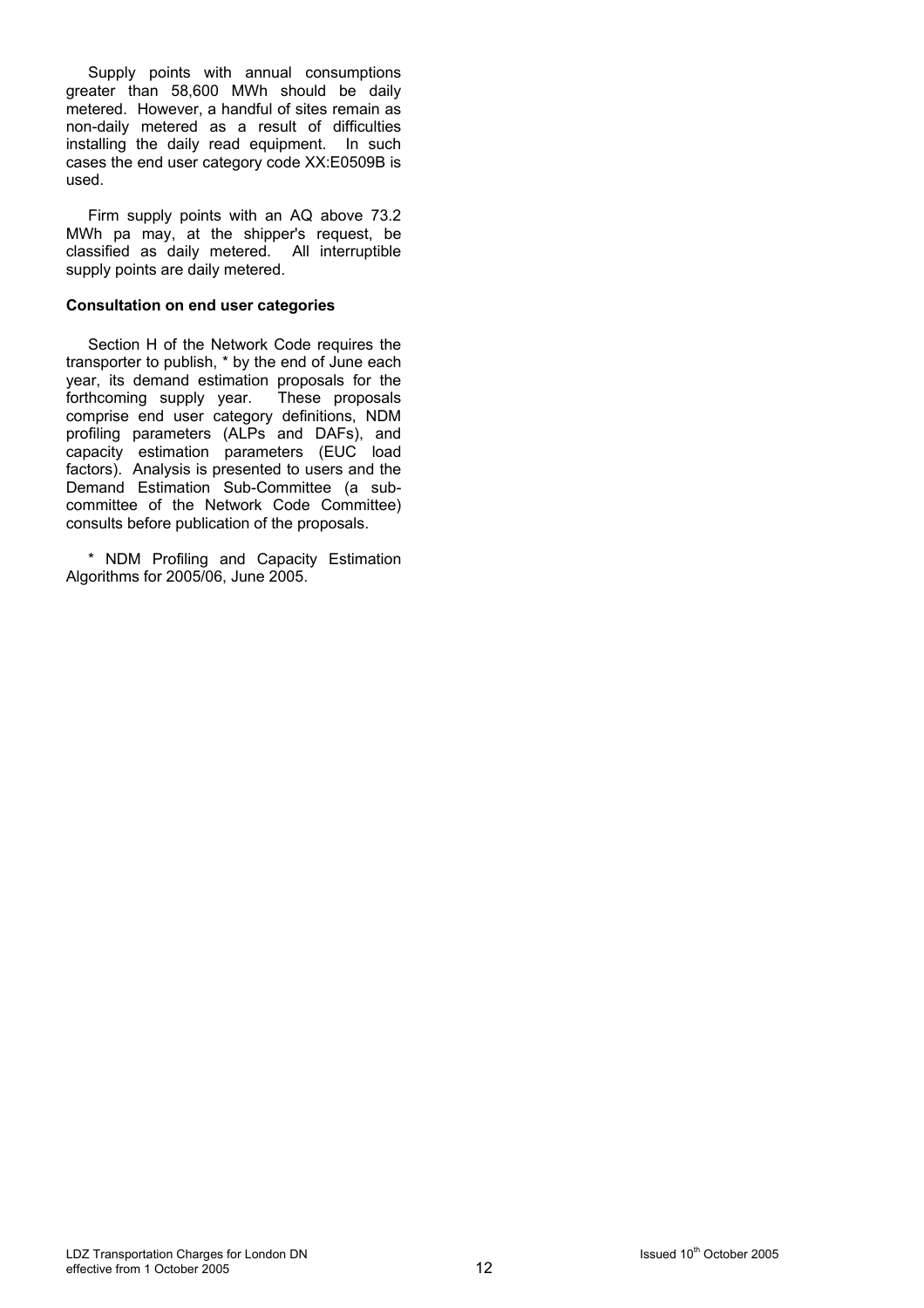#### **Table A.1 Definition of end user categories**

The following tables define the end user category for particular LDZs by reference to annual consumption and winter: annual ratio, applicable from 1 October 2005 to 30 September 2006.

| <b>EUC</b> | Annual Load      |               | Winter Annual Ratios (WAR) |               |               |
|------------|------------------|---------------|----------------------------|---------------|---------------|
| Code       | (MWh)            | W01           | W02                        | W03           | W04           |
| xx:E0501B  | 0 to 73.2        |               |                            |               |               |
| xx:E0502B  | 73.2 to 293      |               |                            |               |               |
| xx:E0503B  | 293 to 732       | $0.00 - 0.42$ | $0.42 - 0.50$              | $0.50 - 0.58$ | $0.58 - 1.00$ |
| xx:E0504B  | 732 to 2,196     | $0.00 - 0.42$ | $0.42 - 0.50$              | $0.50 - 0.58$ | $0.58 - 1.00$ |
| xx:E0505B  | 2,196 to 5,860   | $0.00 - 0.39$ | $0.39 - 0.46$              | $0.46 - 0.54$ | $0.54 - 1.00$ |
| xx:E0506B  | 5,860 to 14,650  | $0.00 - 0.34$ | $0.34 - 0.42$              | $0.42 - 0.51$ | $0.51 - 1.00$ |
| xx:E0507B  | 14,650 to 29,300 | $0.00 - 0.34$ | $0.34 - 0.39$              | $0.39 - 0.47$ | $0.47 - 1.00$ |
| xx:E0508B  | 29,300 to 58,600 | $0.00 - 0.31$ | $0.31 - 0.35$              | $0.35 - 0.43$ | $0.43 - 1.00$ |
| xx:E0509B  | > 58,600         |               |                            |               |               |

#### **Table A.2 Small NDM Supply Points Table A.3 Large NDM Supply Points (Up to 2,196 MWh per annum) (2,196 and above MWh per annum)**

| $xx: = LDZ =$ | NT    |
|---------------|-------|
| xx:E0501B     | 32.8% |
| xx:E0502B     | 34.3% |
| xx:E0503B     | 33.3% |
| xx:E0503W01   | 58.2% |
| xx:E0503W02   | 42.6% |
| xx:E0503W03   | 31.0% |
| xx:E0503W04   | 23.3% |
| xx:E0504B     | 36.2% |
| xx:E0504W01   | 58.2% |
| xx:E0504W02   | 42.6% |
| xx:E0504W03   | 31.0% |
| xx:E0504W04   | 23.3% |

| NT                   |
|----------------------|
| 40.3%                |
| 62.0%                |
| 47.8%                |
| 36.9%                |
|                      |
| 45.0%                |
| xx:E0506W01<br>76.0% |
|                      |
| 41.5%                |
| xx:E0506W04 28.8%    |
| 48.7%                |
| xx:E0507W01<br>77.1% |
| 58.6%                |
| 43.6%                |
|                      |
| 58.0%                |
| xx:E0508W01 87.3%    |
| xx:E0508W02 71.7%    |
| 56.3%                |
| xx:E0508W04<br>37.2% |
| 65.8%                |
|                      |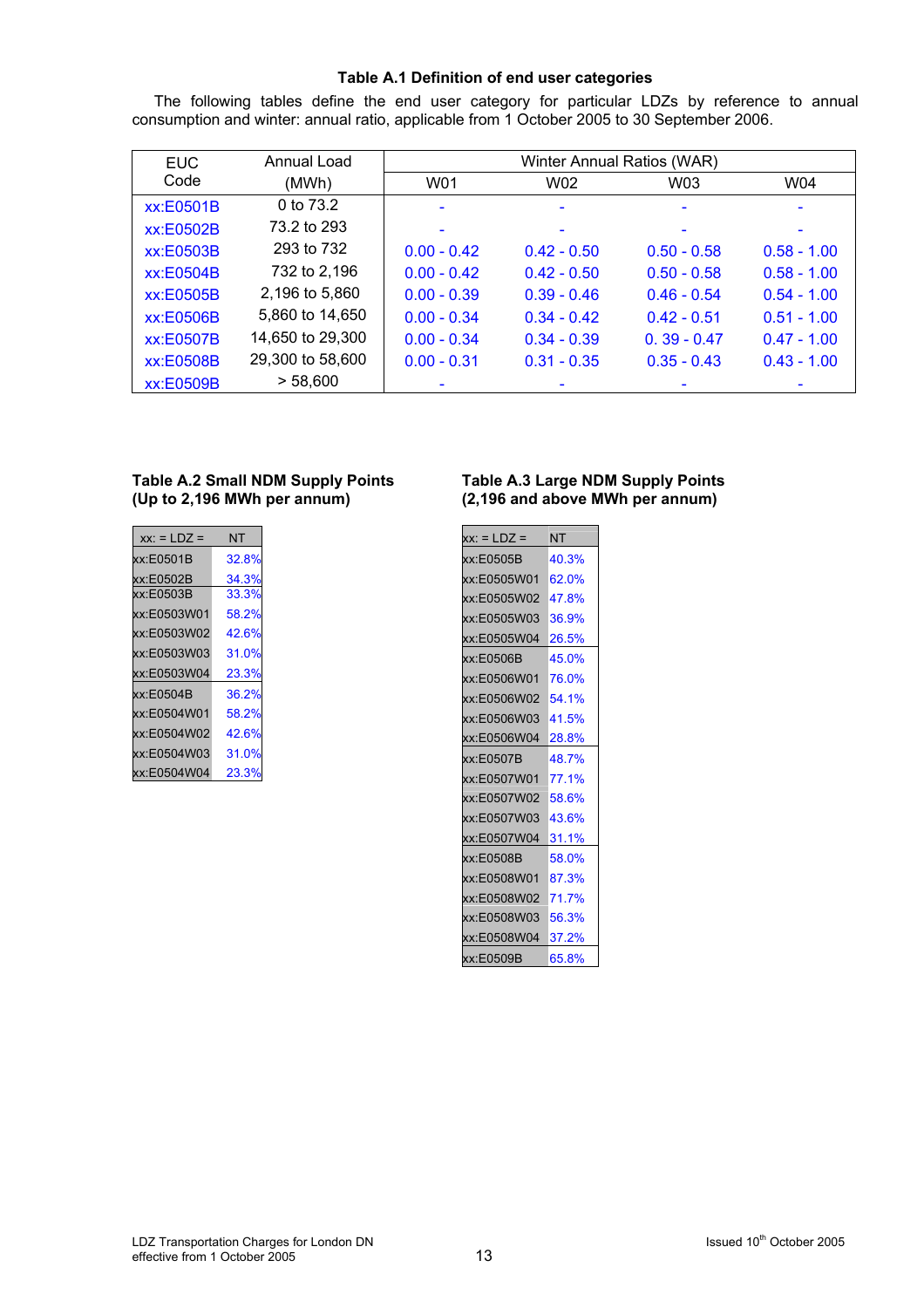# **Appendix B**

## **Business rules for interruptible supply points**

### **1. Introduction**

- 1.1. Contracted interruptible exit capacity remains unchanged at 45-day standard. Sites nominated by the transporter as TNI can be interrupted for a greater period.
- 1.2. All interruptible supply points continue to avoid the NTS (TO) exit capacity charge and the capacity element of the LDZ standard charge. The optional LDZ charge, if chosen as an alternative to the standard LDZ charge, continues to be payable for interruptible supply points.
- 1.3. For each occurrence of nominated interruption beyond 15 days an additional credit will be offered. The transporter conducts determination of cumulative occurrences of nominated interruption on a site-specific basis.
- 1.4. These business rules became effective on 1 October 2002 and refer to additional interruption credits for above 15-day interruption.

#### **2. Calculation of Payment**

- 2.1. The credit will be calculated in accordance with the transporter's Pricing Methodology as established in PC74.
- 2.2. The charge quantity will be determined from the supply point registered interruptible exit capacity (SOQ) at the point of interruption multiplied by those qualifying occurrences of interruption in excess of 15 days as specified in sections 3 and 4 of this Appendix but subject to:
- 2.2.1. The charge quantity of any Partial interruptible site, including shared supply points, being limited to that quantity (kWh rate) of exit capacity tranche(s) that was actually requested by the transporter for interruption.
- 2.2.2. Subject to 2.2.1 above, such shared supply point tranche(s) charge quantity will, where more than one interruptible shared user holds interruptible exit capacity at the shared supply point, be split by each user in ratio to such user's

interruptible initial (D-1) gas flow nomination as a percentage of the total aggregate interruptible initial (D-1) gas flow nomination for the shared supply point.

- 2.2.3. The charge quantity of any IFA site being limited to that supply point registered interruptible exit capacity net of any firm exit capacity entitlement specified within each site IFA agreement.
- 2.2.4. The charge quantity of any interruptible NTS CSEP being limited to that quantity (kWh rate) of exit capacity that was actually requested on the day by the transporter for interruption.
- 2.2.5. Subject to 2.2.4 above, such NTS CSEP charge quantity will, where more than one interruptible user is registered at the NTS CSEP, be split by each user in ratio to such user's interruptible initial (D-1) gas flow nomination as a percentage of the total aggregate interruptible initial (D-1) gas flow nomination for the NTS CSEP.
- 2.3. For the avoidance of doubt, a shared user's interruptible supply point capacity (SOQ), or such tranche under 2.2.1 above, will be used for charge quantity purposes, and not the shared supply point aggregate interruptible capacity (SSP SOQ).
- 2.4. User proposed ratios as alternatives to mechanisms described under 2.2.2 and 2.2.5 above will not be allowed.
- 2.5. Supply point data at the point of interruption will be used for charge calculation purposes.
- 2.6. Payment constructed from charge quantities determined in accordance with this section 2 will not be the subject of later reconciliation should any component capacity subsequently change prospectively within the formula year.
- 2.7. The registered shipper at the point of interruption will be the qualifying shipper for receipt of any payment.

# **3. Count of Interruptible Days**

A count of interruption occurrence will be maintained for each site within each formula year, with each day or part day<br>of interruption representing an of interruption representing an increment of 1.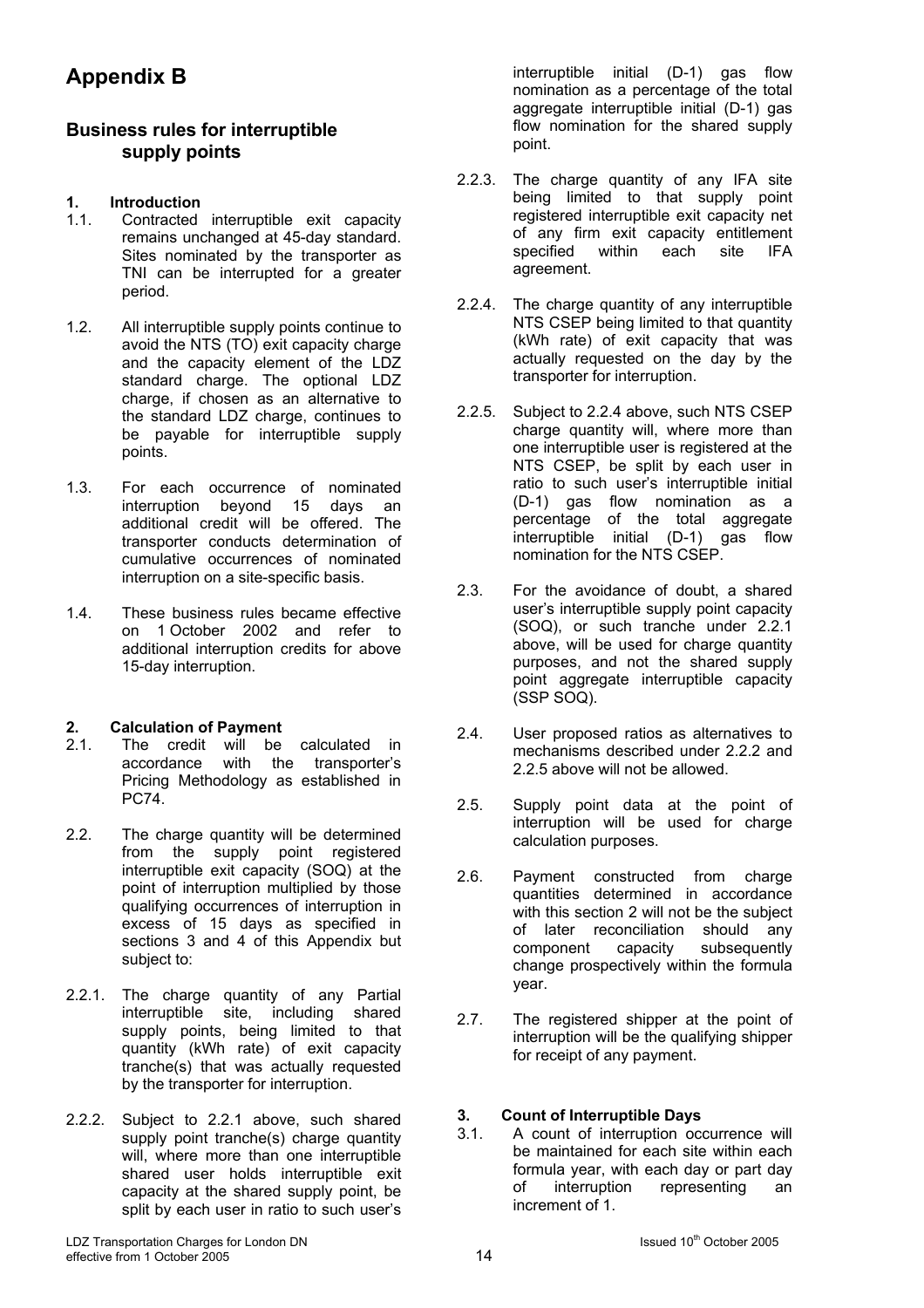- 3.2. The count will include such occurrence of qualifying interruption as defined within section 4 below.
- 3.3. The count will start from zero on 1 April of each formula year beginning at April 2002.
- 3.4. The count will end on 31 March of each formula year.
- 3.5. This count will be used solely for determining the level of credit due, if any, for each site where the frequency of nominated interruption exceeds 15 days within any formula year, monitoring of transportation contract interruption will be maintained separately for each gas year.

### **4. Qualifying Interruption**

- 4.1. The count of qualifying interruptible days under section 3 above will increment, but subject to 4.3 below, where curtailment of gas supply was due to:
- 4.1.1. interruption arising from an NTS or LDZ constraint within the transporter's transportation system;
- 4.1.2. interruption arising for Test purposes as described within Network Code section G 6.7.3 (b).
- 4.2. The count of qualifying interruptible days under section 3 above will not increment where curtailment of gas supply was due to:
- 4.2.1. emergency interruption [emergency cessation of gas supply];
- 4.2.2. any form of commercial interruption instigated by a shipper.
- 4.3. The transporter's determination of a site for interruption will increment that site's count of interruptible days under section 3 above.
- 4.4. Where the transporter has called interruption, a User can request that an alternative site(s) should be interrupted as described in section G 6.8.2 of the Network Code. In such circumstances the transporter will, for the purposes of section 3 above, maintain a count based on the site the transporter originally nominated for interruption.
- 4.5. Failure to interrupt of the transporter proposed site or shipper proposed alternative site(s), will result in a

reduction by 1 (to a minimum of zero) of the site count of interruptible days determined under 4.3 above and such that:

- 4.5.1. no payment will be made for the transporter proposed and shipper accepted site that subsequently fails to interrupt;
- 4.5.2. no payment will be made for the transporter proposed site where shipper substituted for a matched target volume site that subsequently fails to interrupt;
- 4.5.3. where multiple sites are substituted by a shipper, the payment(s) made to the transporter proposed site(s) will be reduced by that shipper substituted target volume identified as failing to interrupt, with such volume reduction being applied in site highest unit charge rate ranked order.

# **5. Unit Rate**<br>**5.1.** The unit

- The unit rate will be expressed in pence per kWh of peak day capacity and will be the rate as determined by Pricing Methodology PC74.
- 5.2. NTS and LDZ unit rates will be 1/15th of the annual (daily rate  $\times$  365) NTS (TO) exit capacity rates and LDZ standard capacity rates valid at the point of interruption, and will be site-specific rates applied to occurrences of qualifying interruption in excess of 15 days.
- 5.3. Payment constructed from unit rates determined in accordance with this section 5 will not be the subject of later reconciliation should firm NTS (TO) exit capacity rates or LDZ standard capacity rates, or any peak capacity component contained within such rate calculation, subsequently change within the formula year.
- 5.4. For the avoidance of doubt, User election of the optional LDZ tariff excludes such sites from qualification for LDZ payments in respect of interruption in excess of 15 days, such sites will still be eligible for receipt of any NTS component.
- **6. Invoice**
- 6.1. Payment of all credits accrued in a calendar month will be made within the following month.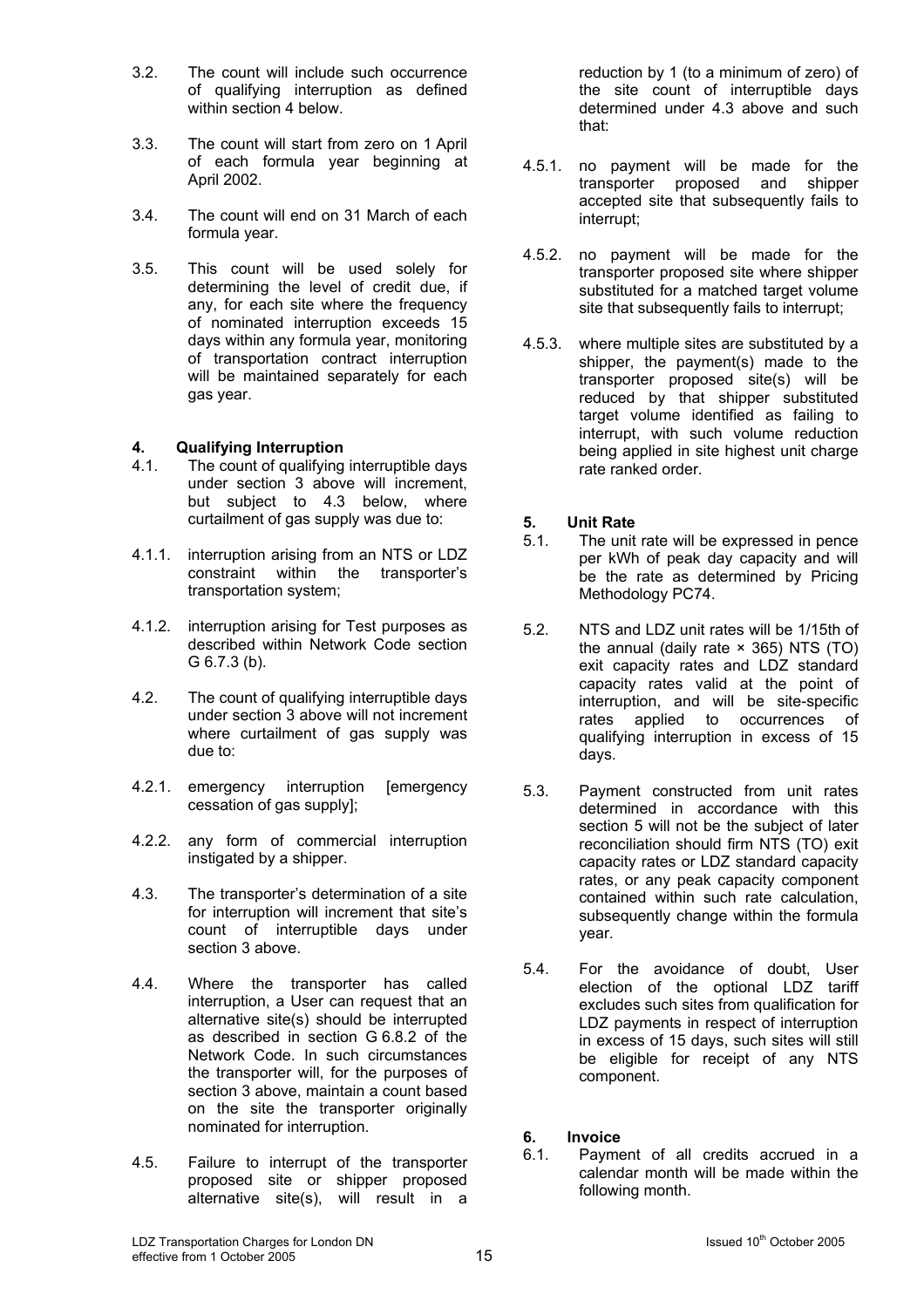6.2. Subject to 4.5 above, the transporter will not issue a payment where it has reasonable grounds to believe that such payment is dependent upon the<br>outcome of failure to interrupt program to response investigation. Payment will be released as soon as practically possible should such failure to interrupt be disproved.

# **7. Information Provision**<br>**7.1.** The transporter will po

The transporter will publish the count of interruptible days as specified within section 3 above where that supply point count exceeds 12 days, publication will be at an aggregate LDZ or aggregate NTS level. The information in 7.1 will be published on the transporter's web site and updated on a weekly basis.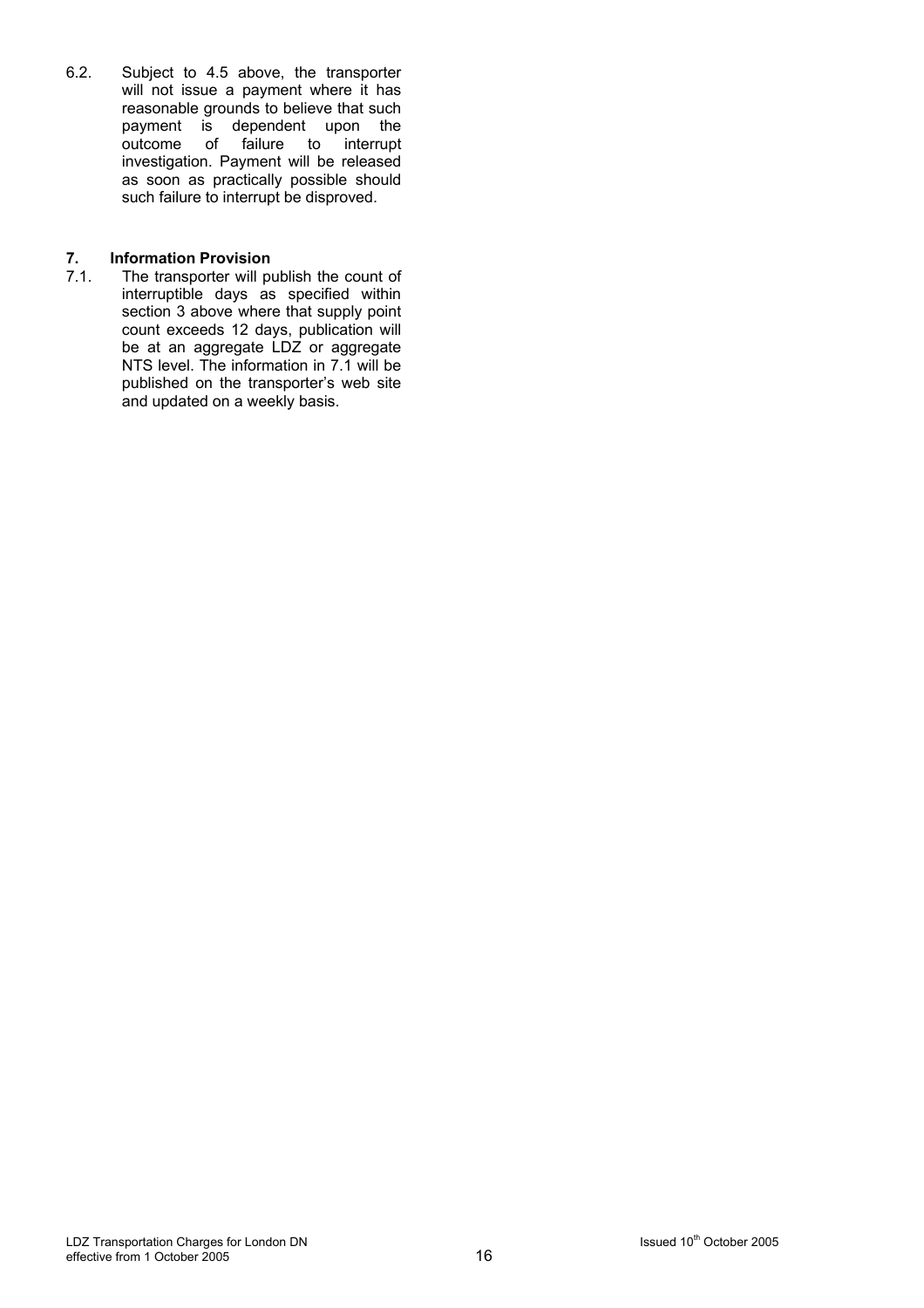# **Appendix C APPLICATION OF TRANSPORTATION CHARGING METHODOLOGY**

### **1. Introduction**

Standard Special Condition A4 of the transporter's Gas Transporter (GT) Licence requires the transporter to establish a charging methodology and to set out the application of the methodology, showing the methods and principles on which the transportation charges are based. The present charging methodology was introduced in 1994 and has been modified from time to time in accordance with the GT Licence.

### **2. Price Control Formulae**

The Maximum Allowed Revenue under the transportation controls is determined by a number of factors including:

- the volume of gas transported to supply points in various consumption bands within the distribution network;
- the indexation factor under the distribution formula, allowed revenue is adjusted each year by a factor equal to two percentage points less than the rate of inflation, measured on a prescribed historical basis by reference to the Retail Price Index (RPI -2);
- any under- or over-recovery brought forward under the control from the previous formula year (expressed by means of a separate "K" factor within each control).

The "K" correction factor is necessary because the level of charges set under the control depends on forecasts of some of the above elements. Outturn will inevitably differ from forecast, thus giving rise to variances between the amount of revenue generated (on an accruals basis) and that allowed under the control. The K factor enables correction for these variances by adjusting either upwards or downwards the maximum level of revenue allowed in the following formula year (taking interest into account).

### **3. Objectives of the Charging Methodology**

The transportation charging methodology has to comply with objectives set out in the Licence under Standard Special Condition A5. These are to:

- reflect the costs incurred by the transporter and, subject to this principal consideration;
- facilitate competition between gas shippers and between gas suppliers; and
- take account of developments in the transportation business:

In addition to these Licence objectives the transporter has its own objectives for the charging regime. These are that the transportation charging methodology should:

- promote efficient use of the transportation system;
- generate stable charges;
- be easy to understand and implement.

Before the transporter makes any changes to the methodology, it consults with the industry in accordance with Standard Special Condition A5 of the Licence. Ofgem has the right to veto any proposed changes to the methodology.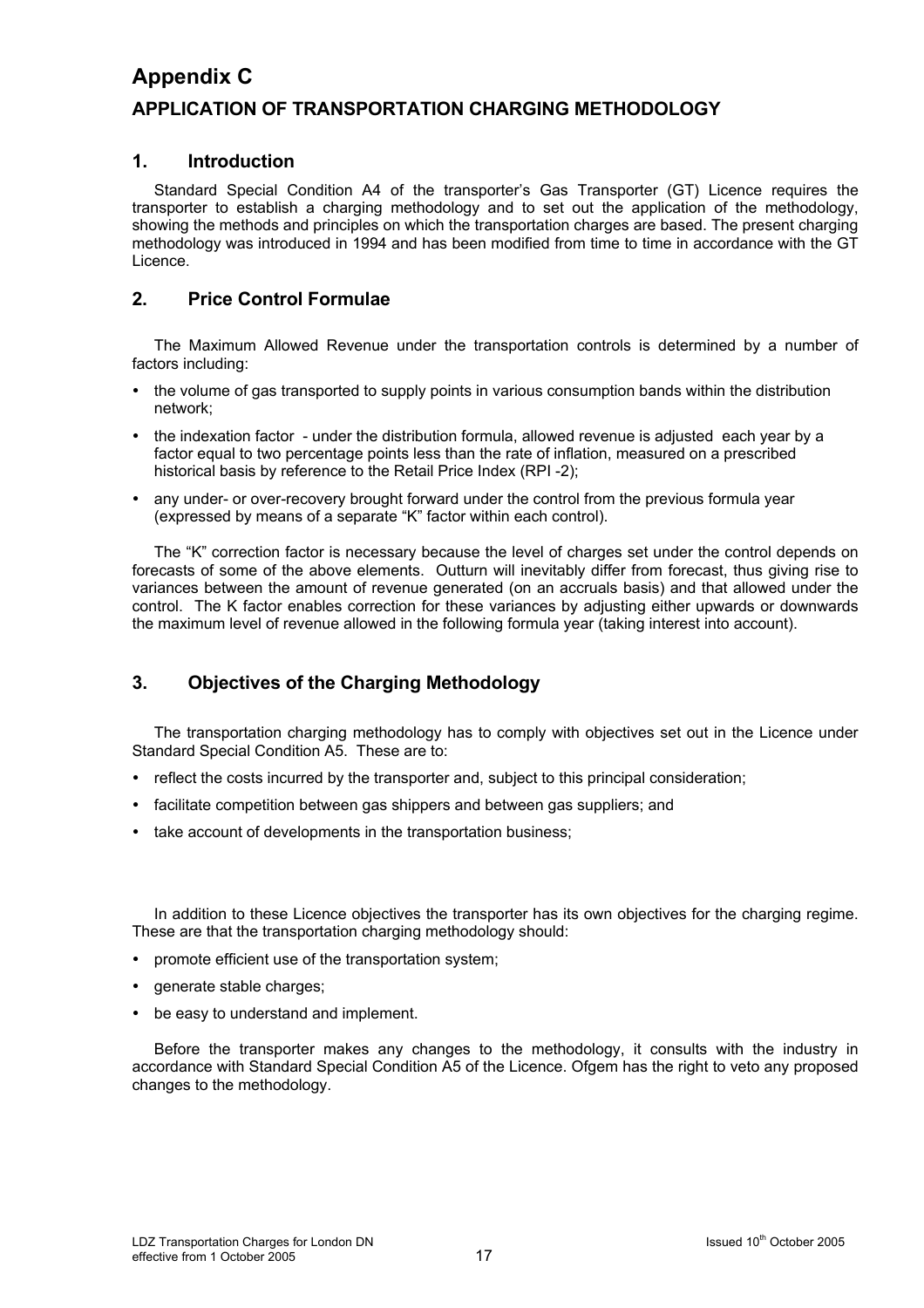### **4. Structure of Charges**

The structure of the transporter's transportation charges reflects the revised price control arrangements which came into effect from 1 April 2002 and amended from 1 April 2004. The LDZ charges are split between system related activities and customer related activities.

While total LDZ revenue is determined by the relevant price control, the share of this revenue to be recovered from the LDZ system charges and the LDZ customer charges respectively is based on the relative cost of each area of activity, including an asset-based adjustment scaled so that the final cost pools sum to the target allowed revenue.

The cost breakdown used as the basis for the October 2005 LDZ charges is set out below:

| LDZ System   LDZ Customer | ∣ Total LDZ |
|---------------------------|-------------|
|                           | $^{(1)}$    |

#### **Table 4.1: LDZ Cost Breakdown %**

Having established by the above methods the target revenue to be derived from each main category of charge, the next stage is to set the charges within each of these charge categories. The methodology used to do this is described in the appropriate sections below.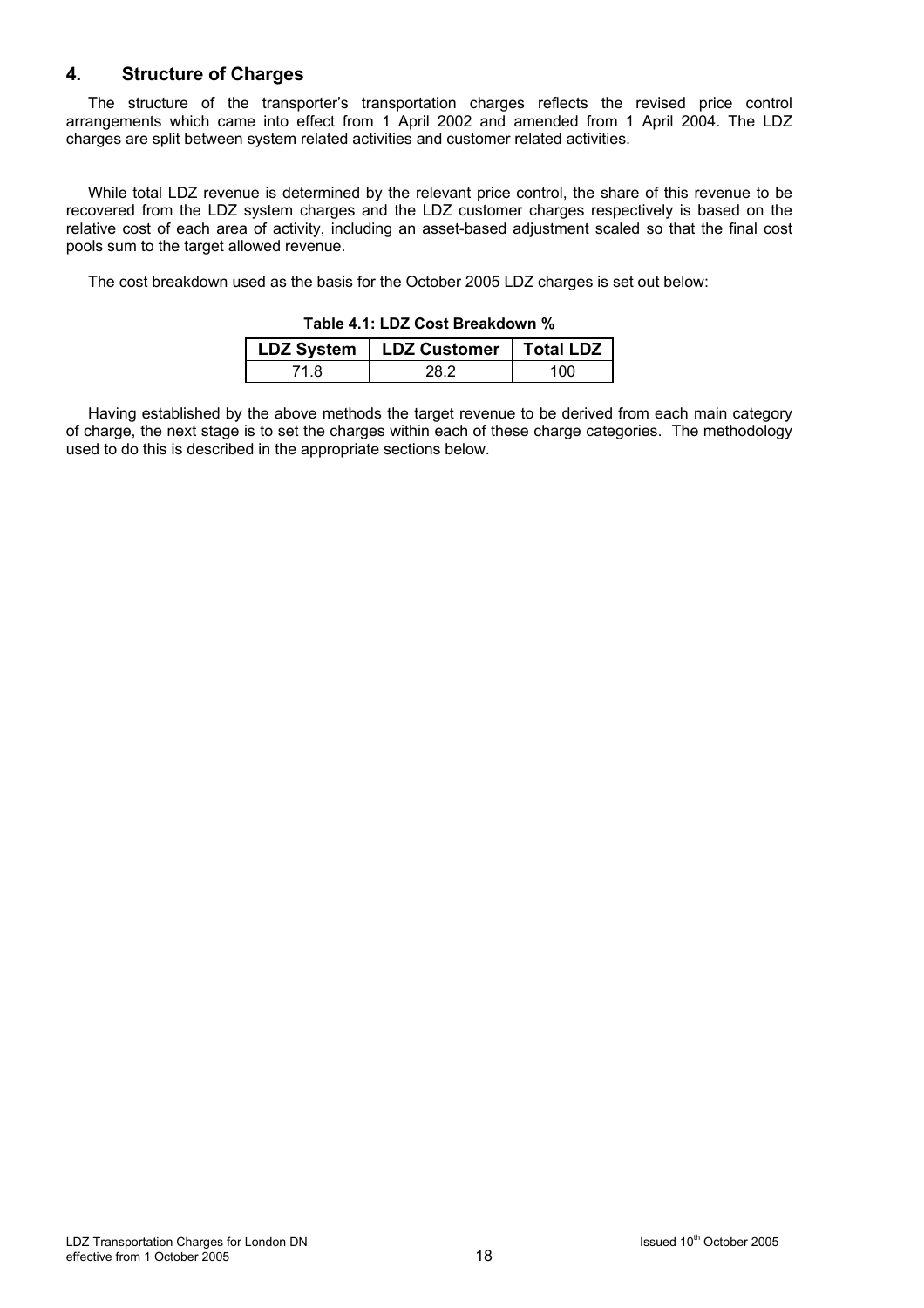# **5. LDZ System Charging Methodology**

#### **5.1 Introduction**

The Local Distribution Zone (LDZ) charges effective from 1 October 2005 are based on the methodology fully described in consultation paper PC68 - Review of LDZ Transportation Charges. The information shown relates to the national information utilised for PC68. The LDZ networks contain a series of pipe networks split into four main pressure tiers:

| <b>Pressure Tier</b>                   | <b>Operating Pressure</b> |
|----------------------------------------|---------------------------|
| <b>Local Transmission System (LTS)</b> | 7 - 38 bar                |
| Intermediate Pressure System (IPS)     | 2 - 7 bar                 |
| <b>Medium Pressure System (MPS)</b>    | 75 mbar - 2 bar           |
| Low Pressure System (LPS)              | Below 75 mbar             |

#### **Table 5.1a LDZ Pressure Tiers**

The Low Pressure System itself accounts for 223,000 km out of the total 273,000 km of LDZ pipeline. In order to provide a more cost reflective basis for charging, the LPS is sub-divided on the basis of pipe diameter into six sub-tiers as shown below.

| <b>Pipe Diameter</b> |
|----------------------|
| $>355$ mm            |
| 250-355mm            |
| 180-250mm            |
| 125-250mm            |
| 90-125mm             |
| <=90mm               |
| Total                |

#### **Table 5.1b LPS Sub Tiers**

The principle underlying the LDZ charging methodology is that charges should reflect the average use of the network made by customers of a given size, rather than the actual use made by a particular customer. The latter methodology would be too complex to be a practical basis of charging. Analysis has shown that there is a good correlation between customer size and offtake tier. Large customers are typically supplied from higher-pressure tiers and small customers from lower pressure tiers. Such an approach avoids inconsistencies that may arise if neighbouring sites of similar size are actually connected to different pressure tiers.

### **5.2 Outline of Methodology**

The methodology calculates the average cost of utilisation for each of the main pressure tiers of the LDZ system. Combining this with the probability of loads within a consumption band using that pressure tier generates a tier charge for an average load within that band. The summation of these tier charges gives the total charge for a load within the consumption band to use the LDZ system. The methodology uses average costs rather than marginal costs to reflect the total costs of using the system. The detail below describes the derivation of the capacity charge function and is therefore based on peak daily flows. A similar calculation, based on annual flows, is carried out to determine the commodity charge function. The data used is that from the most recent review carried out in 2001.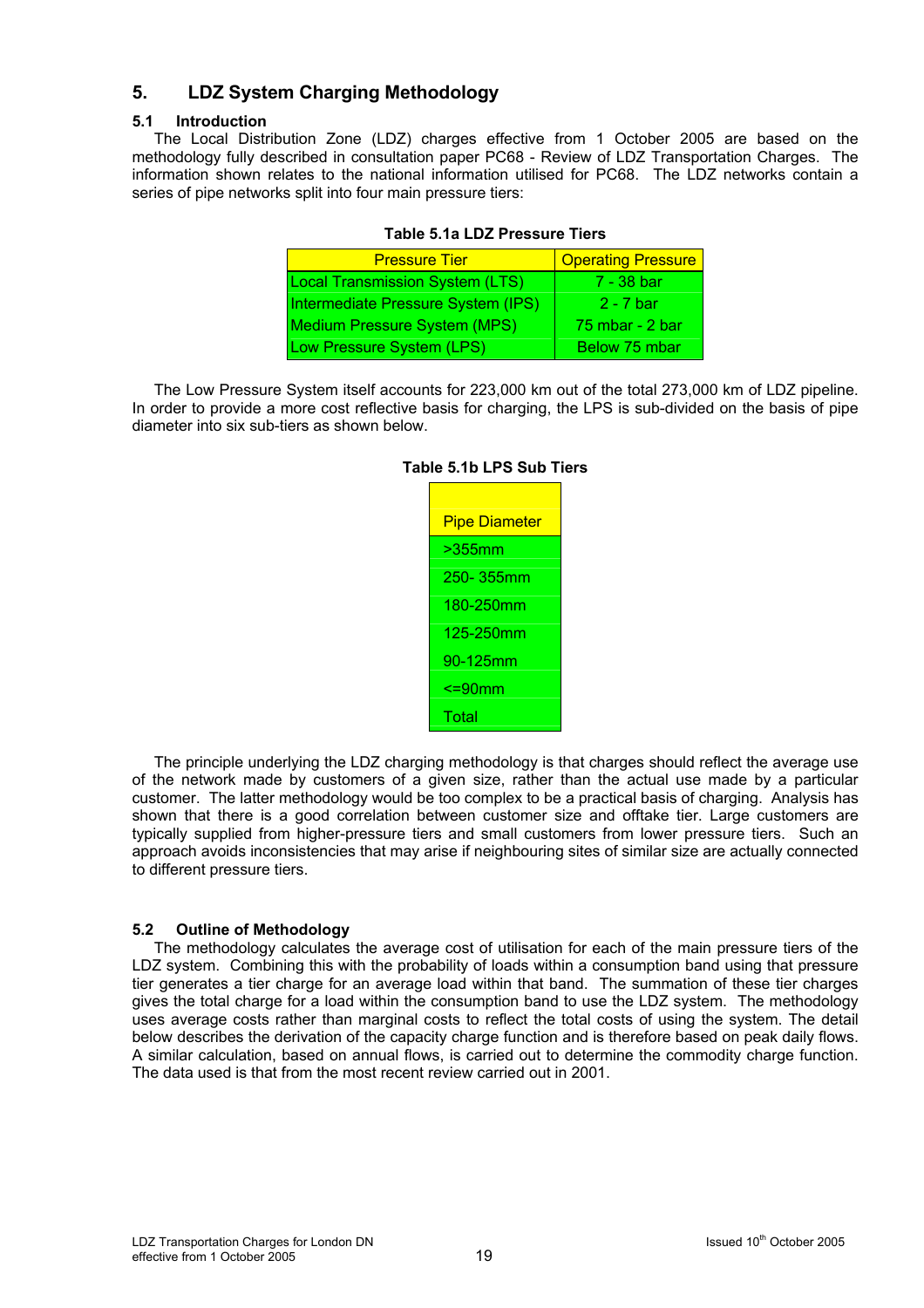#### **5.3 Determination of Costs**

The costs related to each pressure tier were derived from the Activity Based Cost (ABC) model. These costs are split 50:50 into capacity and commodity elements.

| <b>Pressure</b> |                               | % Total    | <b>Cost (£M)</b> |                          |  |  |
|-----------------|-------------------------------|------------|------------------|--------------------------|--|--|
| <b>Tier</b>     | <b>LPS Sub</b><br><b>Tier</b> | <b>ABC</b> | <b>Total</b>     | <b>Capacity</b><br>(50%) |  |  |
| LTS             |                               | 15.7%      | 196.3            | 98.1                     |  |  |
| <b>IPS</b>      |                               | 5.4%       | 66.9             | 33.5                     |  |  |
| <b>MPS</b>      |                               | 16.2%      | 201.4            | 100.7                    |  |  |
| <b>LPS</b>      |                               | 62.7%      | 782.4            | 391.2                    |  |  |
| TOTAL           |                               | 100.0%     | 1247.0           | 623.5                    |  |  |

#### **Table 5.3a Determination of Tier Costs**

The split of LPS costs down to sub-tier level is based on year 2000 replacement cost data.

|                     |           | <b>% Total 2000</b>               | Cost (£M)    |                          |  |  |
|---------------------|-----------|-----------------------------------|--------------|--------------------------|--|--|
| <b>LPS Sub Tier</b> |           | <b>Replacement</b><br><b>Cost</b> | <b>Total</b> | <b>Capacity</b><br>(50%) |  |  |
| LP <sub>1</sub>     | $>355$ mm | 12.3%                             | 96.2         | 48.1                     |  |  |
| LP <sub>2</sub>     | 250-355mm | 12.7%                             | 99.4         | 49.7                     |  |  |
| LP3                 | 180-250mm | 10.5%                             | 82.2         | 41.1                     |  |  |
| LP4                 | 125-180mm | 15.8%                             | 123.6        | 61.8                     |  |  |
| LP <sub>5</sub>     | 90-125mm  | 26.1%                             | 204.2        | 102.1                    |  |  |
| LP6                 | $< 90$ mm | 22.6%                             | 176.8        | 88.4                     |  |  |
| TOTAL               |           | 100%                              | 782.4        | 391.2                    |  |  |

#### **Table 5.3b Determination of LPS Costs**

#### **5.4 Probability of Pressure Tier / Sub Tier Usage**

The probability of a unit of gas, supplied to a customer of given size, having passed through the various pressure tiers / sub tiers within the LDZ network is estimated. This estimation is based on the results from a survey of the pressure tier / sub tier at which individual supply points are attached to the transporter's pipeline system in conjunction with the results of network analysis.

#### **Table 5.4 System Usage Probability Matrix**

| <b>Consumption Band</b> |            | <b>LDZ Tiers</b> |            | <b>LPS Sub Tiers</b> |                 |                 |              |                 |                 |  |
|-------------------------|------------|------------------|------------|----------------------|-----------------|-----------------|--------------|-----------------|-----------------|--|
| (MWh)                   | <b>LTS</b> | <b>IPS</b>       | <b>MPS</b> | LP <sub>1</sub>      | LP <sub>2</sub> | LP <sub>3</sub> | LP4          | LP <sub>5</sub> | LP <sub>6</sub> |  |
| $  0 - 73.2  $          | 97.8%      | 44.7%            | 94.4%      | 56.3%                | 76.7%           | 83.7%           | 77.5%        | 54.7%           | 17.1%           |  |
| $73.2 - 146.5$          | 97.7%      | 44.6%            | 94.6%      | 55.5%                | 73.7%           | 76.7%           | 66.7%        | 42.7%           | 15.4%           |  |
| $146.5 - 293$           | 97.8%      | 44.7%            | 94.2%      | $59.0\%$             | 78.2%           | 79.8%           | <b>67.8%</b> | 43.8%           | $17.2\%$        |  |
| $293 - 439$             | 97.6%      | $45.0\%$         | 94.0%      | $52.8\%$             | 70.5%           | <b>72.8%</b>    | 61.4%        | $40.0\%$        | 16.6%           |  |
| $439 - 586$             | 97.6%      | 44.9%            | $94.1\%$   | 52.9%                | 70.3%           | 72.3%           | 61.4%        | 40.2%           | 16.8%           |  |
| $586 - 732$             | 97.7%      | 44.6%            | 94.6%      | $55.0\%$             | 73.2%           | 73.9%           | <b>62.3%</b> | 43.1%           | 16.9%           |  |
| 732 - 2,931             | 97.5%      | 45.3%            | $93.7\%$   | $50.4\%$             | 66.8%           | <b>68.3%</b>    | $57.2\%$     | 36.2%           | $13.4\%$        |  |
| 2.931 - 14.654          | $97.2\%$   | 44.6%            | 94.3%      | $43.1\%$             | 56.8%           | 54.9%           | 41.4%        | 20.9%           | $6.9\%$         |  |
| 14,654 - 58,614         | 96.7%      | 45.7%            | 91.3%      | $24.8\%$             | 31.8%           | 26.1%           | 15.2%        | $6.8\%$         | $0.0\%$         |  |
| 58,614 - 293,071        | 96.5%      | $50.0\%$         | 78.0%      | $10.3\%$             | $12.4\%$        | 6.5%            | $6.8\%$      | 4.1%            | $1.4\%$         |  |
| >293.071                | 97.5%      | 49.1%            | $41.1\%$   | 1.2%                 | 1.7%            | 1.6%            | 1.3%         | 1.0%            | 1.0%            |  |

Table 5.4 shows that for the 0-73.2MWh consumption band 97.8% (3,117 GWh from Table 5.5) of the total peak offtake for this consumption band (3,191 GWh) goes through the LTS, 44.7% goes through the IPS, and 94.4% through the MPS.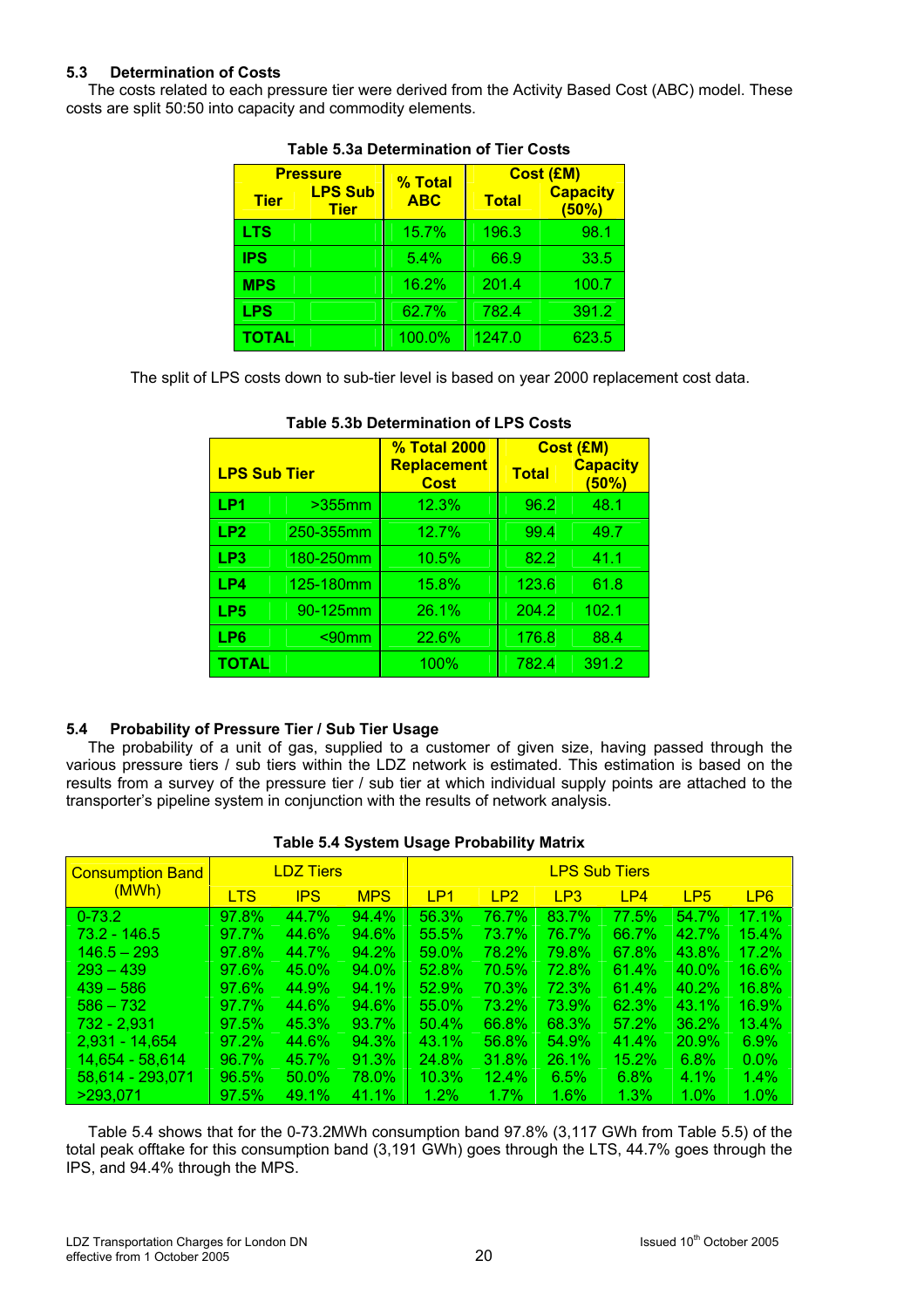#### **5.5 Pressure Tier / Sub Tier Usage Volumes**

The application of usage probabilities to the LDZ peak day offtake volumes provides an estimate of the extent to which the different load bands make use of capacity across the pressure tiers.

|                                  |            | <b>LDZ Tiers</b> |            | <b>LPS Sub Tiers</b> |                 |       |       |                 |                 |
|----------------------------------|------------|------------------|------------|----------------------|-----------------|-------|-------|-----------------|-----------------|
| <b>Consumption Band</b><br>(MWh) | <b>LTS</b> | <b>IPS</b>       | <b>MPS</b> | LP <sub>1</sub>      | LP <sub>2</sub> | LP3   | LP4   | LP <sub>5</sub> | LP <sub>6</sub> |
| $0 - 73.2$                       | 3.117      | 1,425            | 3,010      | 1,794                | 2,446           | 2,668 | 2,472 | 1,745           | 545             |
| 73.2 - 146.5                     | 178        | 81               | 172        | 101                  | 134             | 140   | 122   | 78              | 28              |
| 146.5 - 293                      | 159        | 73               | 153        | 96                   | 127             | 130   | 110   | 71              | 28              |
| $293 - 439$                      | 82         | 38               | 79         | 44                   | 59              | 61    | 52    | 34              | 14              |
| $439 - 586$                      | 64         | 29               | 62         | 35                   | 46              | 47    | 40    | 26              | 11              |
| $586 - 732$                      | 53         | 24               | 51         | 30                   | 40              | 40    | 34    | 23              | 9               |
| 732 - 2.931                      | 191        | 89               | 184        | 99                   | 131             | 134   | 112   | 71              | 26              |
| 2.931 - 14.654                   | 183        | 84               | 177        | 81                   | 107             | 103   | 78    | 39              | 13              |
| 14,654 - 58,614                  | 123        | 58               | 116        | 32                   | 41              | 33    | 19    | 9               | $\Omega$        |
| 58,614 - 293,071                 | 87         | 45               | 70         | 9                    | 11              | 6     | 6     | 4               |                 |
| >293.071                         | 69         | 35               | 29         | ◢                    |                 |       |       |                 |                 |
| Total                            | 4,306      | 1,981            | 4,104      | 2,322                | 3,143           | 3,364 | 3,046 | 2,101           | 676             |

| Table 5.5 Peak Daily Capacity Utilisation (GWh) |  |  |
|-------------------------------------------------|--|--|
|-------------------------------------------------|--|--|

#### **5.6 Cost per Unit of Capacity Utilised**

The cost of providing capacity utilised on the peak day within each pressure tier / sub tier per unit of capacity is calculated by the division of capacity related costs, set out in section 5.2, by the volume of capacity utilised. In these calculations the LPS is not treated as a single entity but rather as individual sub tiers.

#### **Table 5.6 Cost per Unit of Capacity Utilised**

|                                    | <b>LDZ Tiers</b> |            |            | <b>LPS Sub Tiers</b> |                |                   |                |                 |                 |
|------------------------------------|------------------|------------|------------|----------------------|----------------|-------------------|----------------|-----------------|-----------------|
|                                    |                  | <b>ITS</b> | <b>MPS</b> | LP <sub>1</sub>      | LP2            | LP <sub>3</sub>   | LP4            | LP <sub>5</sub> | LP <sub>6</sub> |
| <b>Capacity Cost (£m)</b>          | 98.1             | 33.5       | 10071      | 48.1                 | 49.7           | 411               | 61.8           | 102.1           | 88.4            |
| <b>Capacity Utilised (PD GWhs)</b> | 4.306            | 1.981      | 4.104      | 2,322                | $\sqrt{3.143}$ | 3.364             | $\sqrt{3.046}$ | 2.101           | <b>676</b>      |
| Unit Cost (p / pdkWh / a)          | 2.28             | 169.       | 2.45       | 2.07                 | 1.58           | 1.22 <sub>1</sub> | 2.03           | 4.86            | 13.081          |

#### **5.7 Average Cost of Utilisation**

The costs calculated in Table 5.6 represent the cost per unit of capacity utilised within each pressure tier / sub tier. Charging however is based on the average expected use made of each tier of the pipeline system. The average cost, for customers in each load band, of utilising a particular pressure tier / sub tier, is calculated by multiplying the unit cost of utilising the tier by the probability that the tier is utilised by customers in the load band. This is illustrated in Table 5.7a below for the MPS.

#### **Table 5.7a Example - Average Cost (p / pd kWh / a) of Utilisation of MPS by Load Band**

| <b>Consumption</b><br><b>Band (MWh)</b> | <b>Utilisation</b><br>Cost | <b>Probability</b><br>of Use % | Average<br>Cost |
|-----------------------------------------|----------------------------|--------------------------------|-----------------|
| $0 - 73.2$                              | 2.45                       | 94.4%                          | 2.32            |
| $73.2 - 146.5$                          | 2.45                       | 94.6%                          | 2.32            |
| $146.5 - 293$                           | 2.45                       | $94.2\%$                       | 2.31            |
| $293 - 439$                             | 2.45                       | 94.0%                          | 2.31            |
| $439 - 586$                             | 2.45                       | 94.1%                          | 2.31            |
| 586 - 732                               | 2.45                       | 94.6%                          | 2.32            |
| $732 - 2,931$                           | 2.45                       | 93.7%                          | 2.30            |
| 2,931 - 14,654                          | 2.45                       | 94.3%                          | 2.31            |
| 14,654 - 58,614                         | 2.45                       | 91.3%                          | 2.24            |
| 58,614 - 293,071                        | 2.45                       | 78.0%                          | 1.91            |
| >293.071                                | 2.45                       | 41.1%                          | 1.01            |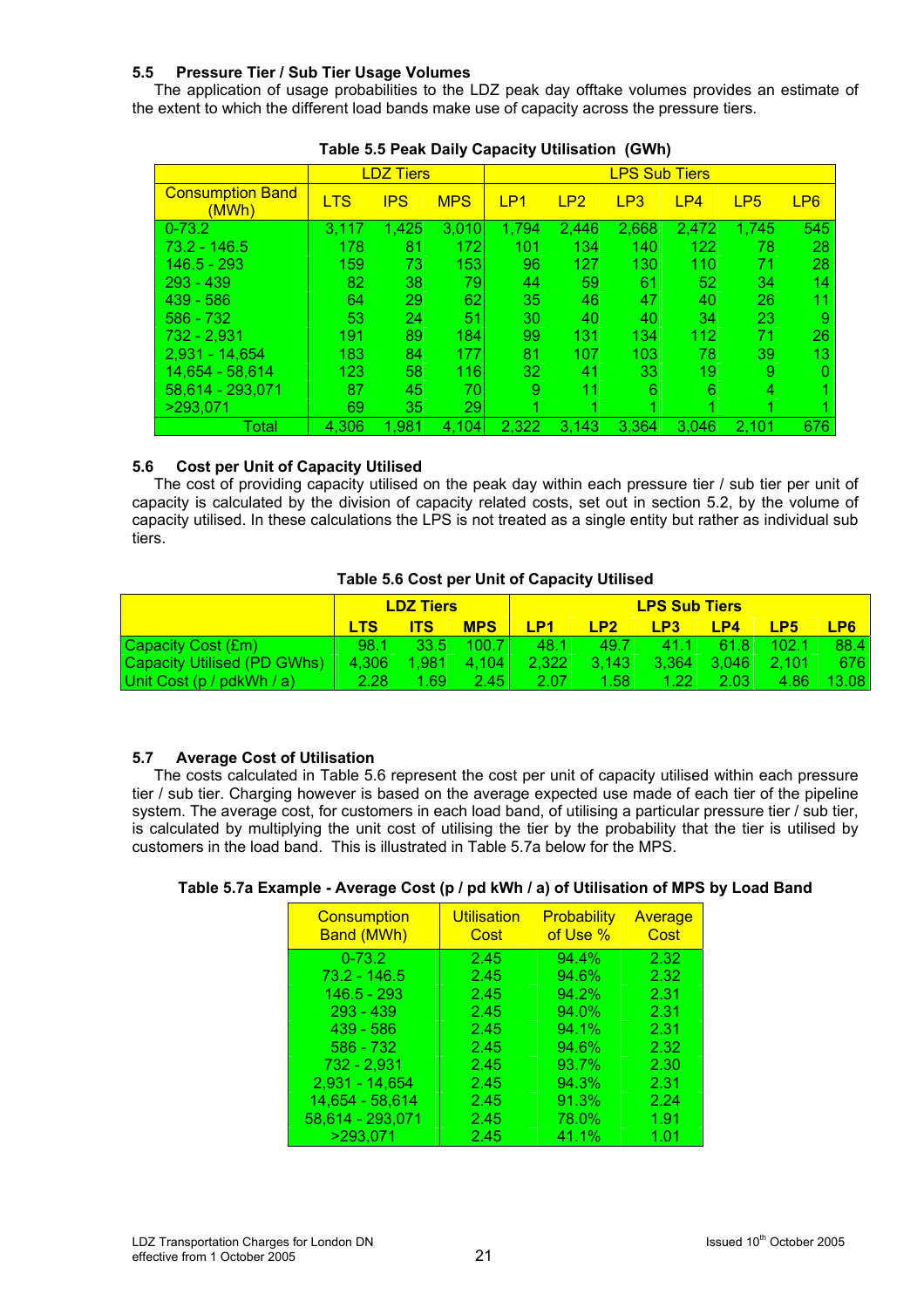Table 5.7b below summarises the average cost, by consumption band, of using the complete LDZ system.

| <b>Consumption</b> | Pence / peak day kWh / Annum |            |            |      |                 |      |      |                 |                 |              |  |
|--------------------|------------------------------|------------|------------|------|-----------------|------|------|-----------------|-----------------|--------------|--|
| <b>Band (MWh)</b>  | <b>LTS</b>                   | <b>IPS</b> | <b>MPS</b> | LP1  | LP <sub>2</sub> | LP3  | LP4  | LP <sub>5</sub> | LP <sub>6</sub> | <b>Total</b> |  |
| $ 0 - 73.2 $       | 2.23                         | 0.75       | 2.32       | 1.17 | 1.21            | 1.02 | 1.57 | 2.66            | 2.23            | 15.17        |  |
| $73.2 - 146.5$     | 2.23                         | 0.75       | 2.32       | 1.15 | 1.17            | 0.94 | 1.35 | 2.08            | 2.01            | 14.00        |  |
| $146.5 - 293$      | 2.23                         | 0.76       | 2.31       | 1.22 | 1.24            | 0.98 | 1.38 | 2.13            | 2.25            | 14.49        |  |
| 293 - 439          | 2.22                         | 0.76       | 2.31       | 1.10 | 1.11            | 0.89 | 1.25 | 1.95            | 2.18            | 13.76        |  |
| $439 - 586$        | 2.22                         | 0.76       | 2.31       | 1.10 | 1.11            | 0.88 | 1.25 | 1.95            | 2.20            | 13.79        |  |
| $586 - 732$        | 2.23                         | 0.75       | 2.32       | 1.14 | 1.16            | 0.90 | 1.26 | 2.09            | 2.22            | 14.07        |  |
| $732 - 2,931$      | 2.22                         | 0.76       | 2.30       | 1.04 | 1.06            | 0.83 | 1.16 | 1.76            | 1.75            | 12.89        |  |
| $2,931 - 14,654$   | 2.22                         | 0.75       | 2.31       | 0.89 | 0.90            | 0.67 | 0.84 | 1.02            | 0.90            | 10.50        |  |
| 14,654 - 58,614    | 2.20                         | 0.77       | 2.24       | 0.51 | 0.50            | 0.32 | 0.31 | 0.33            | 0.00            | 7.19         |  |
| 58.614 - 293.071   | 2.20                         | 0.85       | 1.91       | 0.21 | 0.20            | 0.08 | 0.14 | 0.20            | 0.18            | 5.96         |  |
| >293,071           | 2.22                         | 0.83       | 1.01       | 0.02 | 0.03            | 0.02 | 0.03 | 0.05            | 0.13            | 4.33         |  |

**Table 5.7b Average Cost of LDZ Utilisation by Consumption Band** 

#### **5.8 CSEPs**

It has been suggested that CSEPs may use less of the LDZ system when compared with standard supply points of the same peak daily consumption, and hence separate charging functions have been generated. CSEP specific connection data is used to compile a CSEP connection probability matrix in place of Table 5.4.

The costs calculated earlier in Table 5.6 represent the cost per unit of capacity utilised within each pressure tier / sub tier of the LDZ by all loads. CSEP charging is based on the average expected cost, in each consumption band, for a CSEP utilising a particular pressure tier / sub tier. It is calculated by multiplying the unit cost of utilising each tier (Table 5.6) by the probability that the tier is utilised by CSEPs within a consumption band (CSEP replacement table for Table 5.4). The summation of each of these tier / sub-tier costs gives a total LDZ cost as in Table 5.7b.

#### **5.9 Setting the Charging Functions**

To provide a workable basis for charging individual customers of differing sizes the total average costs of utilising each tier of the LDZ network are plotted. For the capacity charges for directly connected supply points these costs are the total costs detailed in 5.7b above. Functions are fitted to the data points such that the error term is minimised. The functions found to best fit the underlying average cost data are in the form of a power of the peak daily load (SOQ) with straight-line elements for the domestic (<73.2 MWh / annum) consumption band and the small I&C consumption band (73.2 to 732 MWh / annum). These functions must then be scaled so that when applied to all supply points connected to the transporter network they are expected to generate the desired target revenue. For CSEPs and standard supply points less than 732 MWh / annum, the functions for capacity charges are the same as are the functions for commodity charges.